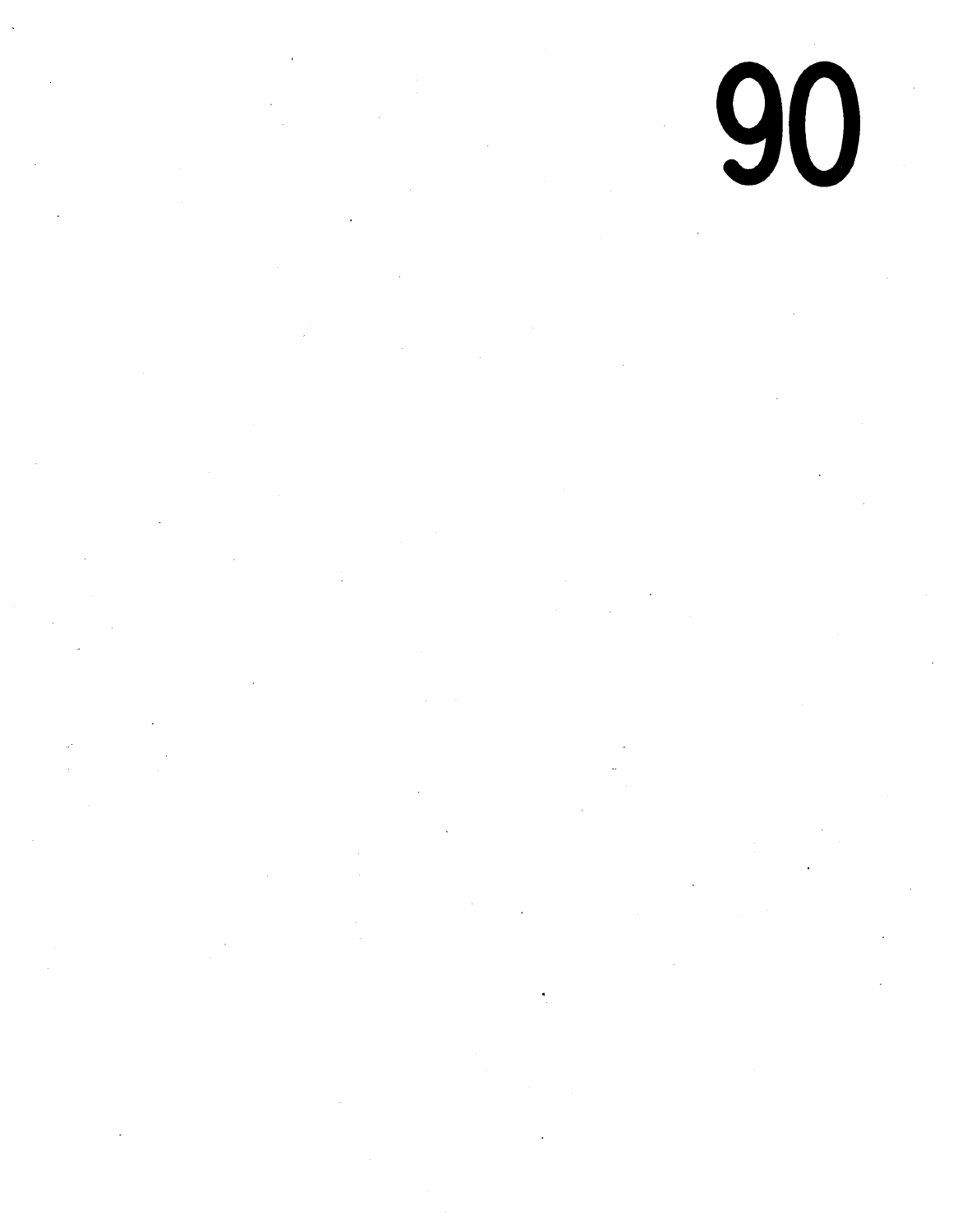```
/*
2 * Linux Event Logging for the Enterprise
<sup>2</sup><br>3 * Copyright (c) International Business Machines Corp., 2001<br>4 *
 4 *
\frac{5}{6}6 * This program is free software; you can redistribute it and/or modify
7 * it under the terms of the GNU General Public License as published by
8 * the Free Software Foundation; either version 2 of the License, or
      9 * (at your option) any later version.
10<br>1111 * This program is distributed in the hope that it will be useful,
12 * but WITHOUT ANY WARRANTY; without even the implied warranty of
13 * MERCHANTABILITY or FITNESS FOR A PARTICULAR PURPOSE. See the
14 * GNU General Public License for more details.
15
16 * You should have received a copy of the GNU General Public License
17 * along with this program; if not, write to the Free Software
18 * Foundation, Inc., 59 Temple Place − Suite 330, Boston, MA 02111−1307, USA.
19<br>2020 * Please send e−mail to lkessler@users.sourceforge.net if you have
21 * questions or comments.
22<br>23
      23 * Project Website: http://evlog.sourceforge.net/
24<br>25* /
26
27 #ifndef _LINUX_EVL_LOG_H
28 #define _LINUX_EVL_LOG_H
29
30 #ifndef __KERNEL__
31 #ifdef _POSIX_THREADS
32 #include <pthread.h>
33 #endif
    34 #endif
35
36 /* Values for log_flags member */
37 #define POSIX_LOG_TRUNCATE 0x1
38 #define EVL_KERNEL_EVENT 0x2<br>39 #define EVL_INITIAL_BOOT_EVENT 0x4
39 #define EVL_INITIAL_BOOT_EVENT 0x4
    #define EVL_KERNTIME_LOCAL<br>#define EVL_INTERRUPT<br>#define EVL_PRINTK
41 #define EVL_INTERRUPT 0x10 /* Logged from interrupt context */<br>42 #define EVL_PRINTK 0x20 /* Logged by printk() */
                                                           <sup>--</sup>begged by printk()
43
44 /* Formats for optional portion of record. */<br>45 #define POSIX_LOG_NODATA 0
45 #define POSIX_LOG_NODATA 0
46 #define POSIX_LOG_BINARY 1
47 #define POSIX_LOG_STRING 2
48
49 /* Maximum length of variable portion of record */
50 #define POSIX_LOG_ENTRY_MAXLEN (8 * 1024)
51
52 /* Maximum length for a string returned by posix_log_memtostr */
53 /* Thus also the max length of a facility name */
54 #define POSIX_LOG_MEMSTR_MAXLEN 128
55
56 typedef unsigned int posix_log_facility_t;<br>57 typedef int posix log severity t;
    57 typedef int posix_log_severity_t;
58 typedef int posix_log_recid_t;<br>59 typedef int posix log procid t
    59 typedef int posix_log_procid_t;
60
61 #define EVL_INVALID_FACILITY ((posix_log_facility_t)−1)
62
63 struct posix_log_entry {
64 unsigned int log_magic;
65 posix_log_recid_t log_recid;
66 size_t - - log_size;<br>67 size_t - log_size;
67 int log_format;<br>68 int log_event t
<sup>68</sup> int log_event_type;<br><sup>69</sup> posix_log_facility_t log_facility;
69 posix_log_facility_t log_facility;<br>70 posix log severity t log severity;
               posix_log_severity_t<br>uid t
71 uid_t - - - - log_uid;<br>
72 gid_t log_gid;
72 gid_t log_gid;<br>
73 pid_t log_pid;
73 pid_t log_pid;<br>
74 pid_t log_pgrp
                                                log_pgrp;<br>log_time;<br>log_flags;
75 struct timespec
<sup>76</sup> unsigned int
77 #ifdef __KERNEL<br>78 unsigned
\frac{1}{78} unsigned long int log_thread;
    79 #else
80 #ifdef _POSIX_THREADS
                                                log_thread;
82 #else
83 unsigned long int log_thread;<br>84 #endif
84 #endif
    85 #endif
86 posix_log_procid_t log_processor;<br>87 };
    87 }; 
88
89 typedef struct posix_log_entry rec_hdr_t;
90 typedef struct evl_buf_rec {
Registered Version: Enterprise Class Event Logging evidence CVI log.h Exhibit 6.1−1 pg 1/3
```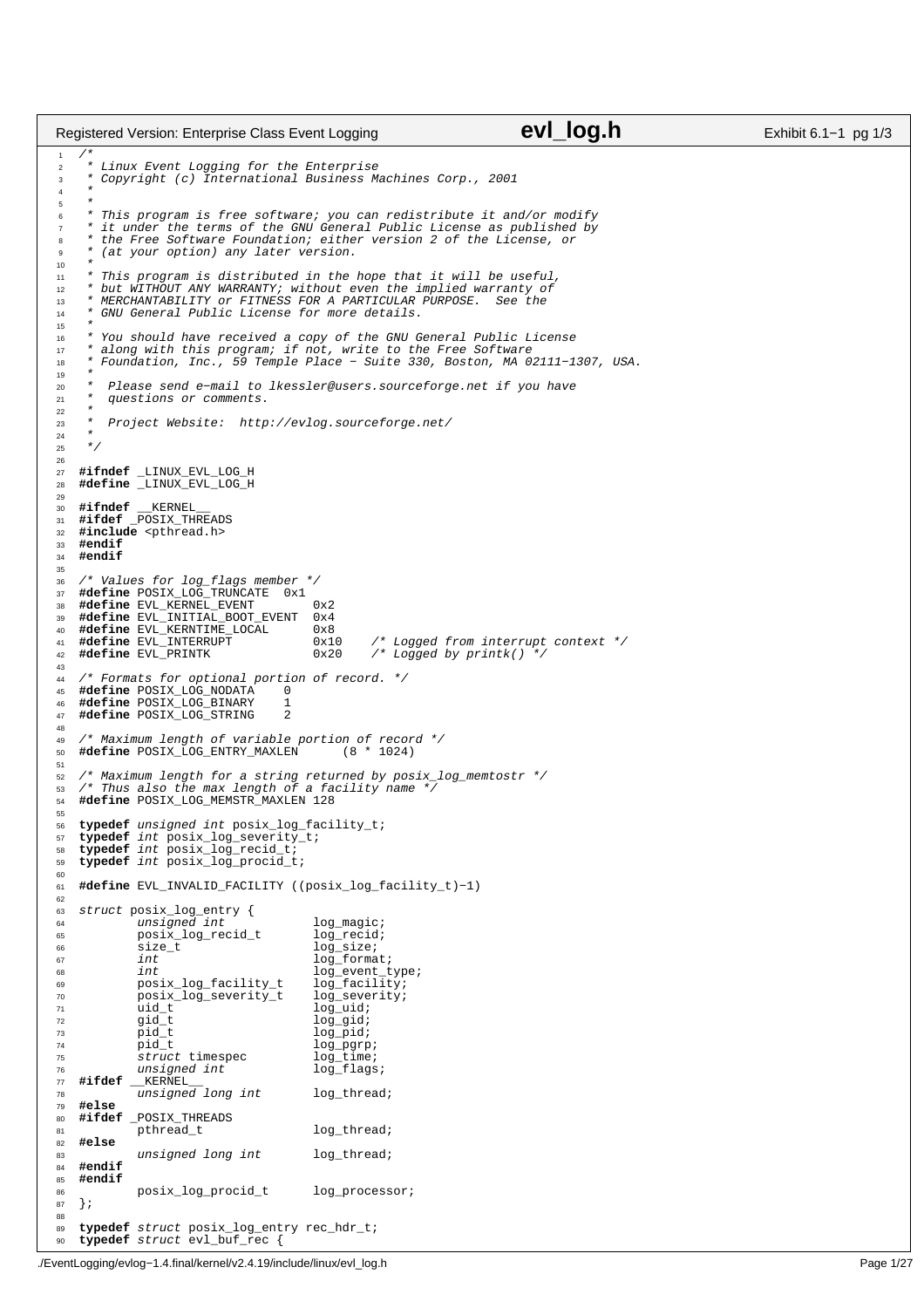```
91 struct posix_log_entry rechdr;<br>char varbuf
92 char char varbuf[1];
93 } evl_buf_rec_t;
94
95
96 #define LOGFILE_MAGIC 0xbeefface
97 #define LOGREC_MAGIC<br>98 #define REC_HDR_SIZE
98 #define REC_HDR_SIZE sizeof(struct posix_log_entry)
99
100<br>101* Reserved Event Types
102<br>103
<sup>103</sup> #define EVL_SYSLOG_MESSAGE 0x1<br>104 #define EVL PRINTK MESSAGE 0x2
     #define EVL_PRINTK_MESSAGE 0x2<br>#define EVL_BUEEER OVERRUN 0x6
105 #define EVL_BUFFER_OVERRUN
106 #define EVL_DUPS_DISCARDED 0x7
107
108<br>109
      * A record of type (LOG_LOGMGMT, EVLOG_REGISTER_FAC) is generated by
100 * evl_register_facility().
111112 #define EVLOG_REGISTER_FAC 40
113
114 #define LOG_LOGMGMT (12<<3) /* EVL Facility */
115
116
117 * The optional portion of a record of type (LOG_LOGMGMT, EVLOG_REGISTER_FAC)
118 * is an evl_facreg_rq object followed by a string (the facility name).
119 * evlogd intercepts this record and does the requested registration, if needed.
120121 * fr_kernel_fac_code is the facility code generated by the kernel's call
122 * to evl_register_facility(). This field is filled in by the kernel.
123<br>124<sup>124</sup> * fr_registry_fac_code is the facility code that appears in the registry.<br><sup>125</sup> * (This should match fr kernel fac code.) This field is filled in by
125 * (This should match fr_kernel_fac_code.) This field is filled in by
126 * evlogd after it intercepts and executes this request.
127<br>128
128 * fr\_rq\_status is the request's status:<br>129 * frst\_kernel\_failed: Set by the k129 * frst_kernel_failed: Set by the kernel to indicate that it could not
130 * generate a valid facility code for the given name.
131 * frst_kernel_ok: Set by the kernel to indicate success so far.
132 * evlogd replaces the frst_kernel_ok value with one of the following:
133 * r = \frac{r}{13} + \frac{r}{13} frst_already_registered: No need to register the facility. It's
already registered, and the code matches.<br>135 * frst_registered_ok: We registered it, with the expected results.<br>136 * frst_registration_failed: We tried to register it, but couldn't.<br>137 * frst_faccode_mismatch: A facilit
138 * but its code doesn't match fr_kernel_fac_code.<br>
139 */
139 + 7<br>140 typ
140 typedef enum {
141 frst_kernel_failed = −1,
142 frst_kernel_ok = 0,<br>143 frst already regist
                 frst_already_registered,
144 frst_registered_ok,
145 frst_registration_failed,
146 frst_faccode_mismatch
147 } evl_facreg_rq_status_t;
148
149 struct evl_facreg_rq {
                ---------------<br>150 posix_log_facility_t fr_kernel_fac_code;<br>150 posix_log_facility_t fr_registry_fac_cod
151 posix_log_facility_t fr_registry_fac_code;
152 evl_facreg_rq_status_t fr_rq_status;<br>153 };
    153 };
154
155 #ifdef __KERNEL__
\begin{array}{c} 156 \\ 157 \end{array}* Reserved Facilities
158 */<br>159 #define LOG_KERN
159 #define LOG_KERN (0<<3) /* Kernel Facility */
160 #define LOG_AUTHPRIV (10<<3) /* security/authorization messages (private) */
161 /162 * priorities (these are ordered)
163 */<br>164 #define LOG_EMERG
                                  0 /* system is unusable */
165 #define LOG_ALERT 1 /* action must be taken immediately */
166 #define LOG_CRIT 2 /* critical conditions */
167 #define LOG_ERR 3 /* error conditions */<br>168 #define LOG_WARNING 4 /* warning conditions
168 #define LOG_WARNING 4 /* warning conditions */
169 #define LOG_NOTICE 5 /* normal but significant condition */
169 #define LOG_NOTICE 5 /* normal but signi<br>170 #define LOG_INFO 6 /* informational */<br>171 #define LOG_DEBUG 7 /* debug-level mess
171 #define LOG_DEBUG 7 /* debug−level messages */
172
173 #ifdef CONFIG_EVLOG
174 extern int evl_writek(posix_log_facility_t facility, int event_type,<br>
175 posix_log_severity_t severity, unsigned int flags, ...);
176
177 extern int evl_vwritek(posix_log_facility_t facility, int event_type,<br>posix_log_severity_t severity, unsigned int flag
                                    posix_log_severity_t severity, unsigned int flags,va_list args);
179
180 extern int posix_log_printf(posix_log_facility_t facility, int event_type, 
Registered Version: Enterprise Class Event Logging evidence Computer Computer Exhibit 6.1−1 pg 2/3
```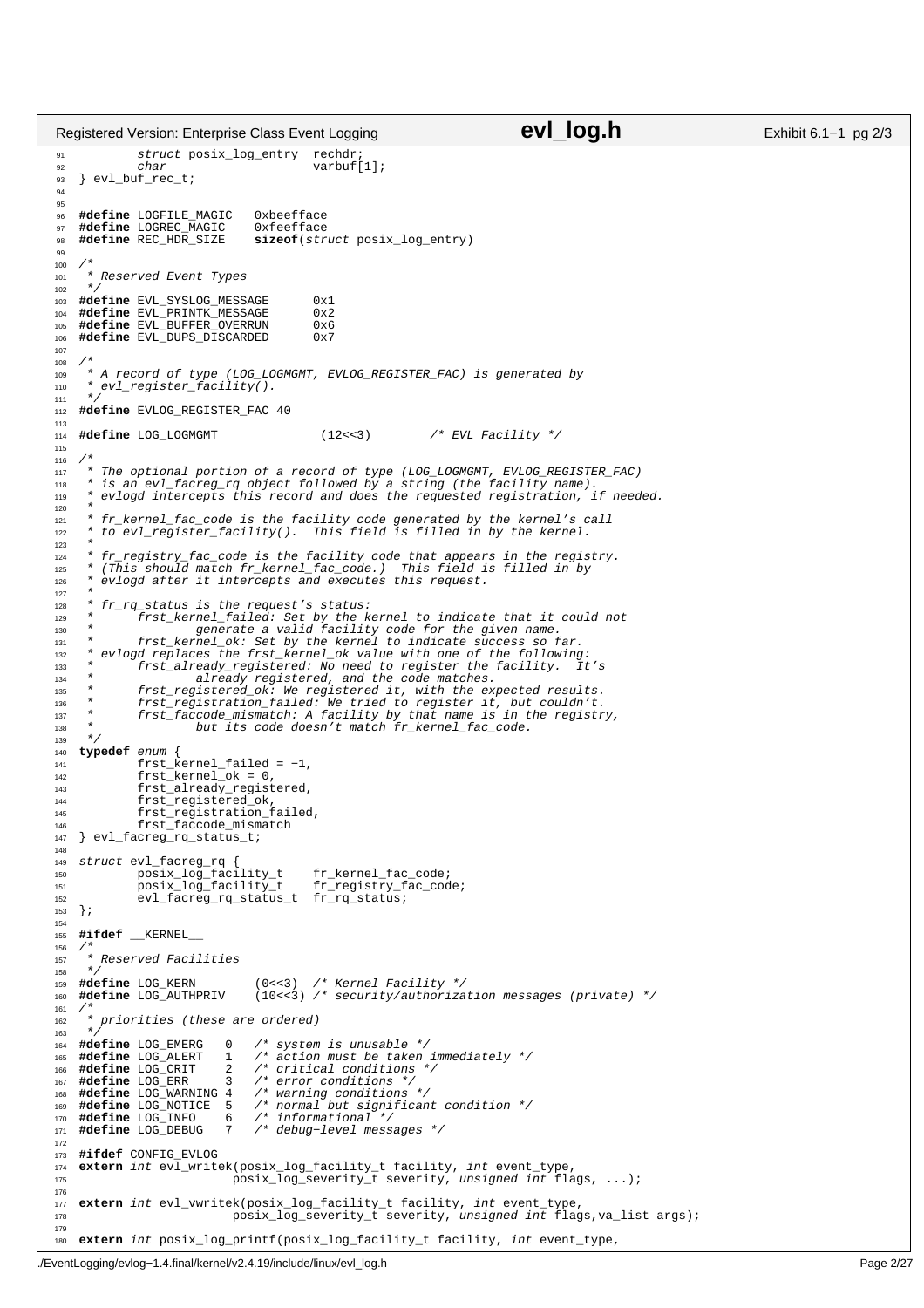|                                 |        | Registered Version: Enterprise Class Event Logging                                                                                                                                                       | evi log.h | Exhibit 6.1-1 pg 3/3 |
|---------------------------------|--------|----------------------------------------------------------------------------------------------------------------------------------------------------------------------------------------------------------|-----------|----------------------|
| 181<br>182                      |        | posix_log_severity_t severity, unsigned int flags,<br>const $char *fmt, ,);$                                                                                                                             |           |                      |
| 183<br>184<br>185<br>186<br>187 |        | extern int posix_log_vprintf(posix_log_facility_t facility, int event_type,<br>posix_log_severity_t severity, unsigned int flags,<br>const char *fmt, va_list args);                                     |           |                      |
| 188<br>189<br>190<br>191        |        | extern int posix_log_write(posix_log_facility_t facility, int event_type,<br>posix_log_severity_t severity, const void *buf,<br>size t len, int format, unsigned int flags);                             |           |                      |
| 192<br>193<br>194               |        | extern int evl gen facility code(const char *fname,<br>posix_log_facility_t *fcode);                                                                                                                     |           |                      |
| 195<br>196                      | #else  | extern int evl_register_facility(const char *fname,<br>posix_log_facility_t *fcode);<br>$/*$ ! CONFIG_EVLOG */                                                                                           |           |                      |
| 197<br>198<br>199<br>200<br>201 |        | inline int evl_writek(posix_log_facility_t facility, int event_type,<br>posix_log_severity_t severity, unsigned int flags, )<br>$\{$ return -ENOSYS; $\}$                                                |           |                      |
| 202<br>203<br>204<br>205        |        | inline int evl_vwritek(posix_log_facility_t facility, int event_type,<br>posix_log_severity_t severity, unsigned int flags, va_list args)<br>$\{$ return -ENOSYS; $\}$                                   |           |                      |
| 206<br>207<br>208<br>209<br>210 |        | inline int posix_log_printf(posix_log_facility_t facility, int event_type,<br>posix log severity t severity, unsigned int flags,<br>const $char *fmt$ , )<br>$\{$ return -ENOSYS; $\}$                   |           |                      |
| 211<br>212<br>213<br>214<br>215 |        | inline int posix_log_vprintf(posix_log_facility_t facility, int event_type,<br>posix_log_severity_t severity, unsigned int flags,<br>const <i>char</i> *fmt, va_list args)<br>$\{$ return -ENOSYS; $\}$  |           |                      |
| 216<br>217<br>218<br>219<br>220 |        | inline int posix log write(posix log facility t facility, int event type,<br>posix_log_severity_t severity, const void *buf,<br>size_t len, int format, unsigned int flags)<br>$\{$ return -ENOSYS; $\}$ |           |                      |
| 221<br>222<br>223<br>224        |        | inline int evl_gen_facility_code(const char *fname,<br>posix_log_facility_t *fcode)<br>$\{$ return -ENOSYS; $\}$                                                                                         |           |                      |
| 225<br>226<br>227<br>228<br>229 |        | inline int evl_register_facility(const char *fname,<br>posix_log_facility_t *fcode)<br>$\{$ return -ENOSYS; $\}$<br>$\#endif$ /* CONFIG_EVLOG */<br>#endif $/*$ KERNEL $*/$                              |           |                      |
| 230<br>231                      | #endif |                                                                                                                                                                                                          |           |                      |
|                                 |        |                                                                                                                                                                                                          |           |                      |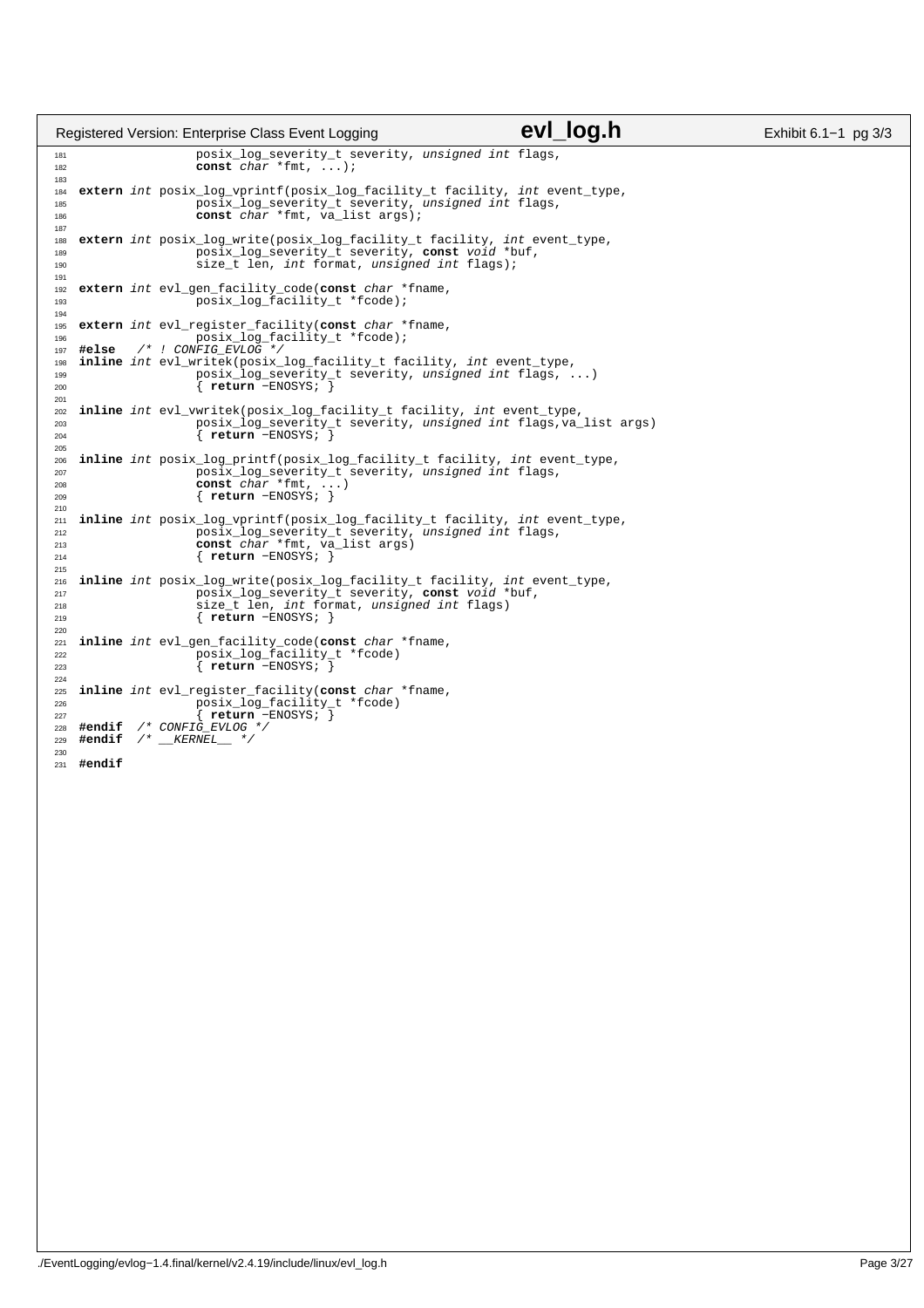```
/*
2 * Linux Event Logging for the Enterprise
<sup>2</sup><br>3 * Copyright (c) International Business Machines Corp., 2001<br>4 *
 4 *
\frac{5}{6}6 * This program is free software; you can redistribute it and/or modify
7 * it under the terms of the GNU General Public License as published by
8 * the Free Software Foundation; either version 2 of the License, or
      9 * (at your option) any later version.
10<br>1111 * This program is distributed in the hope that it will be useful,
12 * but WITHOUT ANY WARRANTY; without even the implied warranty of
13 * MERCHANTABILITY or FITNESS FOR A PARTICULAR PURPOSE. See the
14 * GNU General Public License for more details.
15
16 * You should have received a copy of the GNU General Public License
17 * along with this program; if not, write to the Free Software
18 * Foundation, Inc., 59 Temple Place − Suite 330, Boston, MA 02111−1307, USA.
<sub>19</sub>
20 * Please send e−mail to lkessler@users.sourceforge.net if you have
21 * questions or comments.
rac{22}{23}23 * Project Website: http://evlog.sourceforge.net/
24<br>25* /
26
27 #include <linux/config.h>
28 #include <linux/kernel.h>
29 #include <linux/slab.h><br>30 #include <linux/fs h>
    30 #include <linux/fs.h>
31 #include <linux/spinlock.h>
32 #include <linux/time.h>
33 #include <linux/smp.h>
34 #include <linux/ptrace.h>
35 #include <linux/string.h>
36 #include <linux/interrupt.h>
37 #include <asm/uaccess.h>
38 #include <asm/semaphore.h>
39
40 #ifdef __i386__
41 #include <asm/fixmap.h>
42 #include <asm/mpspec.h>
43 #include <asm/io_apic.h>
44 #include <asm/apic.h><br>45 #endif
    45 #endif
\frac{46}{47}47 #include <asm/bitops.h><br>48 #include <asm/smp.h>
    48 #include <asm/smp.h>
49
50 #include <linux/evl_log.h>
51
<sup>52</sup> #define EVL_BUF_SIZE (CONFIG_EVLOG_BUFSIZE * 1024) /* EVL buffer size */<br>53 #define EVL BUF FREESPACE (64*1024) /* max free space regd after buff */
53 #define EVL_BUF_FREESPACE (64*1024) /* max free space reqd after buff */
54 /* overrun to start writing events again. */
55 /*
56 * This data structure describes the circular buffer that is written into<br>57 * by evl kwrite buf() and drained by evl kbufread().
     57 * by evl_kwrite_buf() and drained by evl_kbufread().
58<br>59
     * bf_buf, bf_len, and bf_end are the start, length, and end of the buffer,
60 * and in the current implementation these remain constant.
6162 * bf_tail advances as event records are logged to the buffer, and bf_head
63 * advances as records are drained from the buffer. bf_curr is used
64 * internally by certain functions. bf_dropped maintains a count of
65 * records that have been dropped due to buffer overrun.
66 */<br>67 51rac{67}{68} struct cbuf \{<sup>68</sup> unsigned char
68 unsigned char *bf_buf; /* base buffer address */
69 unsigned int bf_len; /* buffer length */
70 unsigned int bf_dropped; /* (internal) dropped count */
71 unsigned char *bf_head; /* head−pointer for circ. buf */
72 unsigned char *bf_tail; /* tail−pointer for circ. buf */
73 unsigned char *bf_curr; /* (internal) current write ptr */
74 unsigned char *bf_end; /* end buffer address */
\begin{array}{c} 74 \\ 75 \end{array};
76
77 static unsigned char evl_buffer[EVL_BUF_SIZE + sizeof(long)];
78
79 static struct cbuf evl_ebuf = {
80 evl_buffer,
81 EVL_BUF_SIZE,
\begin{array}{ccc} 82 & 0 \\ 83 & \text{eV} \end{array}83 evl_buffer,<br>84 evl buffer,
84 evl_buffer,<br>85 evl_buffer.
                ev1buffer,
86 evl_buffer + EVL_BUF_SIZE<br>87 };
    87 };
88
89 #define min(a,b) (((a)<(b))?(a):(b))
Registered Version: Enterprise Class Event Logging evice Case Contract Class Exhibit 6.1−2 pg 1/9
```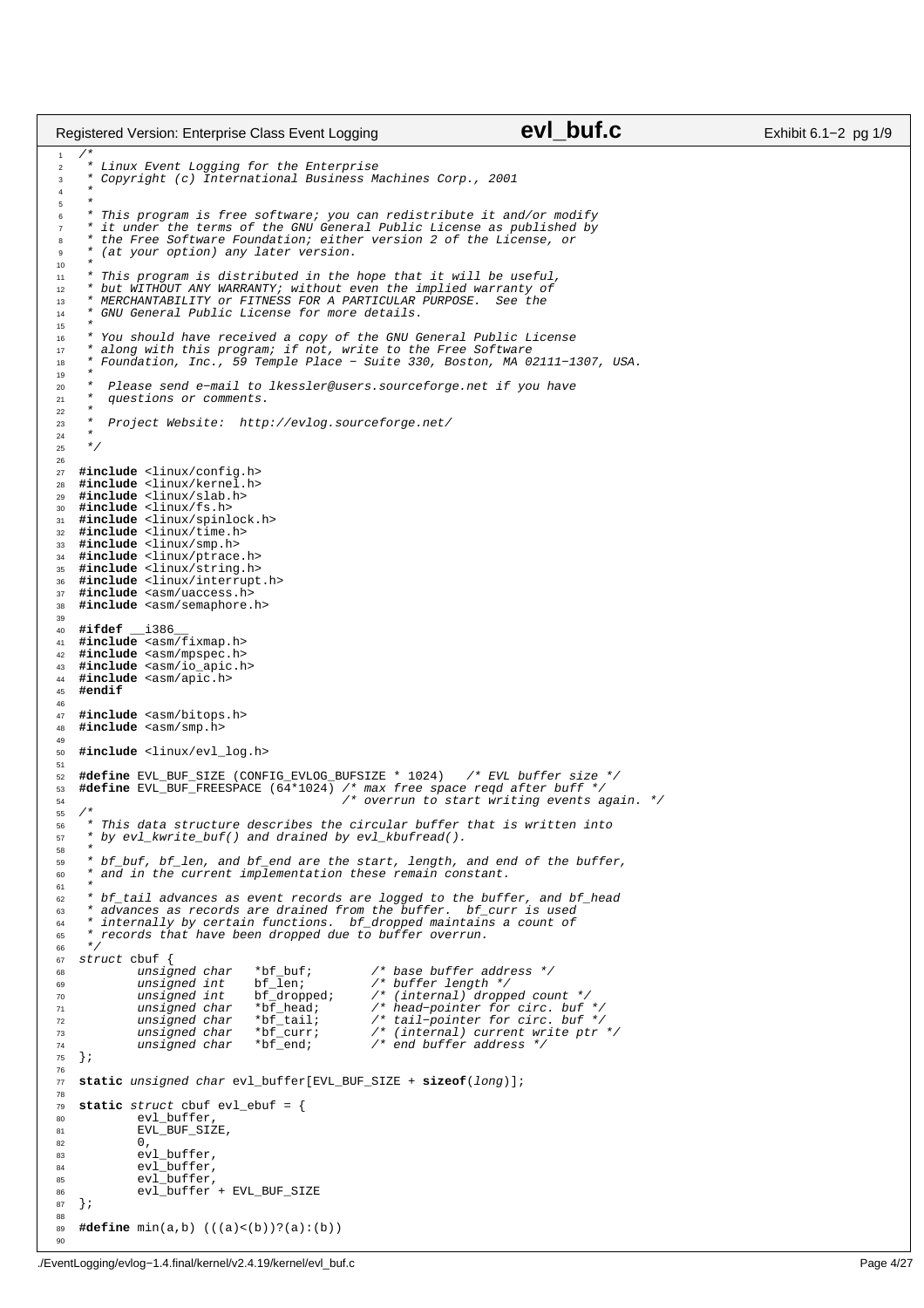```
91 /*
92 * This is for the serialisation of reads from the kernel buffer.
93<br>94
    static DECLARE_MUTEX(evl_read_sem);
 95 DECLARE_WAIT_QUEUE_HEAD(readq);
96 spinlock_t ebuf_lock = SPIN_LOCK_UNLOCKED;
97
98 extern void mk_rec_header(struct posix_log_entry *rechdr,<br>99 posix_log_facility_t_facility, int event type,
99 posix_log_facility_t facility, int event_type,<br>100 posix log severity t severity, size t recsize,
100 posix_log_severity_t severity, size_t recsize,<br>101 uint recflags, int format);
                uint recflags, int format);
102
    extern char *copy attr data(va list, char *, char *, char *, int *, int *);
104
105 extern void evl_console_print(posix_log_facility_t facility, int event_type,
106 posix_log_severity_t severity, int format, uint rec_len, 
107 const char * databuf);
108 extern int console_loglevel;<br>109 extern struct console *conso
    extern struct console *console_drivers;
110
111
112 /*
113 * FUNCTION : cbufwrap<br>114 * Caller wants to write a
<sup>114</sup> * Caller wants to write a chunk of size len bytes into the buffer starting at<br><sup>115</sup> * bf curr. If bf curr is near the end of the buffer, then we may have to
<sup>115</sup> * bf_curr. If bf_curr is near the end of the buffer, then we may have to<br><sup>116</sup> * split the chunk so that some of it appears at the end of the buffer and<br><sup>117</sup> * the rest appears at the beginning. dont_split_
118 * an entire record, and we're not allowed to split the record's header
<sup>119</sup> * we may have to leave unused space at the end of the buffer and start the<br><sup>120</sup> * record at the beginning
      * record at the beginning.
121<br>122<sup>122</sup> * Return the location where the chunk should start, or NULL if there's<br><sup>21</sup> * no room for it (i.e., it would overrun the buffer's head pointer).
      * no room for it (i.e., it would overrun the buffer's head pointer).
124 *<br>125 * ARGUMENTS
125 * ARGUMENTS : bf_curr – where caller wants to put record<br>126 * : len – total record size
                           : ¤i_caii = wheie cailei<br>: len − total record size
127 * : dont_split_hdr − 0 if it's OK to split the header, else 1
\begin{array}{ccc} 128 & & {\color{blue}\star} \\ 129 & & {\color{blue}\star} & RETURN \end{array}<sup>129</sup> * RETURN : where the record should be put, or NULL if no room */\star131 unsigned char *<br>132 cbufwrap(unsign
    cbufwrap(unsigned char *bf_curr, size_t len, int dont_split_hdr)
\begin{matrix} 133 \\ 134 \end{matrix}134 unsigned char *head, *end;
135 unsigned char *wrapbuf = bf_curr;
136
137 end = bf_curr + len;<br>138 head = evl ebuf.bf h
               head = ev1_e-ebuf.bf_head;
139
140 if (bf_curr < head && end >= head) {
141 /* Insufficient free space in buffer; drop record. */
142 return NULL;
143 }
144 if (end > evl_ebuf.bf_end) {
145 /* end would be of end of buffer */
146 if (dont_split_hdr <br>146 if (dont_split_hdr <br>& & bf curr + R.
147 && bf_curr + REC_HDR_SIZE > evl_ebuf.bf_end) {
148 /* Start record at start of buffer. */
149 \text{wraphu} = \text{evl\_ebuf}.\text{bf.bf\_buf};<br>150 \text{else }150 } else {
151 /* Split record */
152 len −= evl_ebuf.bf_end − bf_curr;<br>
153 len −= evl_ebuf.bf_end − bf_curr;
\left\{\right\}154
155 end = evl_ebuf.bf_buf + len;
156 if (end >= head) {
157 \begin{array}{ccc} \text{157} & \text{158} \\ \text{157} & \text{159} \\ \text{158} & \text{158} \end{array} This is the space in buffer; drop record. */
158 return NULL;<br>159 159
\left\{\right.} 159
160 }
161 return wrapbuf;
    \{163
164 /*<br>165 *
        165 * FUNCTION : cbufwrite
166 * Copy the len bytes starting at s into the buffer starting at bufp,
167 * splitting the data if we run off the end of the buffer.
\frac{168}{169}ARGUMENTS : The pointer in cbuf to write at,
170 * the buffer to write,
171 * the number of bytes to write
172 * RETURN : The pointer in cbuf at the end of the copied data<br>173 * NOTE
173 * NOTE
174 * bf_head is owned by the drainer. bf_curr is allowed to be equal to
175 * bf_head only when buffer is empty indicated by drainer. It is never
176 * set to be equal by writer.
177 + 7<br>178 \text{uns}178 unsigned char *<br>179 chufwrite(unsig
    cbufwrite(unsigned char *bufp, unsigned char *s, size_t len)
180
Registered Version: Enterprise Class Event Logging evice CVI buf.c Exhibit 6.1−2 pg 2/9
```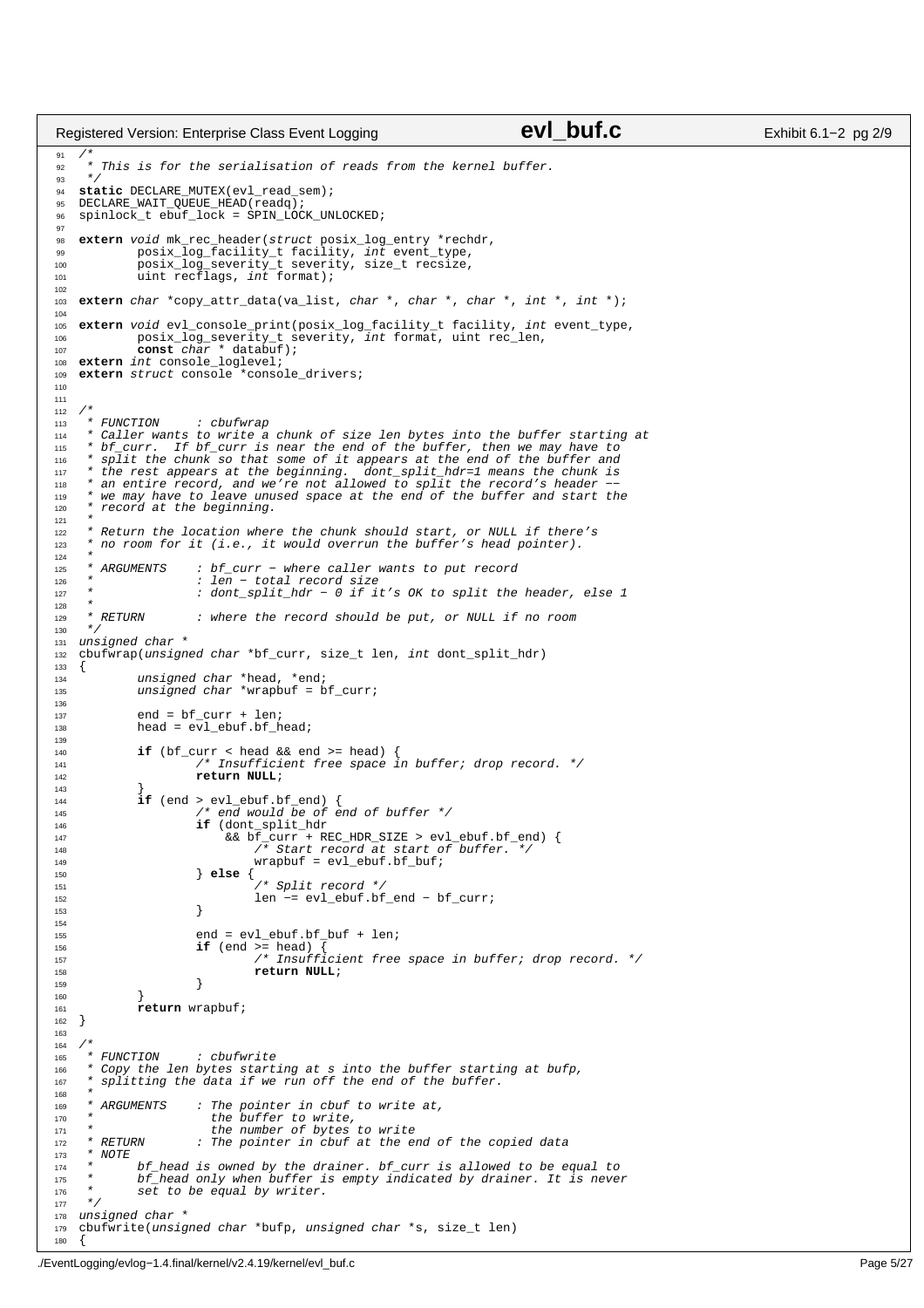```
181 register unsigned char *e;
182 register size_t n, lw;
183
184 e = bufp + len;
185 n = len;
186
187 if (e > evl_ebuf.bf_end) {<br>
188 lw = evl_ebuf.bf_end – bufp;
189 n −= lw;<br>190 e = evl
190 e = evl_ebuf.bf_buf + n;<br>
191 memcpy(bufp, s, lw);
191 memcpy(bufp, s, lw);
192 memcpy(evl_ebuf.bf_buf, s + lw, n);
r = \frac{m \pm m \pm \frac{1}{2} \sqrt{2}}{193}<br>194 else {
194 } else {
                          memcpy(bufp, s, n);
196 return (e == evl_ebuf.bf_end) ? evl_ebuf.bf_buf : e;<br>
197
197 }
   }
199
200 /*
        FUNCTION : cbufptr
202 * Return cbuf_ptr + offset, taking possible wraparound into account.
203 *
204 * ARGUMENTS : starting pointer in cbuf,
205 * offset in bytes from pointer
206 * RETURN : The pointer in circular buf that is offset bytes from
207 * starting pointer.
208 */
209 unsigned char *<br>210 Chufptr(unsignee
    210 cbufptr(unsigned char *cbuf_ptr, size_t offset)
211 {<br>212
               register unsigned char *e;
213 register size_t lw;
214215 e = \text{cbuf\_ptr} + \text{offset};<br>216 \text{if } (e) = \text{ev} \text{ which } \text{cf}\textbf{if} (e >= evl_ebuf.bf_end) {
217 lw = evl_ebuf.bf_end − cbuf_ptr;
218 e = evl_ebuf.bf_buf + (offset − lw);
\frac{219}{220}return e;
221 }
222
\begin{array}{ccc} \text{{\tiny 223}} & \text{{\tiny \diagup\star}}\\ \text{{\tiny 224}} & \text{{\tiny \uparrow}} & \text{{\tiny FUNCTION}} \end{array}<sup>224</sup> * FUNCTION : copy_data_to_cbuf<br><sup>225</sup> * Copies the indicated record into
225 * Copies the indicated record into the buffer at evl_ebuf.bf_curr.
226 * Assumes we've previously verified that the header won't be split.
227 * Updates evl_ebuf.bf_curr to point past the record just copied in.
228<br>229229 * ARGUMENTS : Record header<br>230 * pointer to ya
                            pointer to variable data
231 */
232 int
    233 copy_data_to_cbuf(struct posix_log_entry *rhdr, unsigned char *vbuf)
234 \{234, 235\}235 memcpy(evl_ebuf.bf_curr, rhdr, REC_HDR_SIZE);
236 evl_ebuf.bf_curr += REC_HDR_SIZE;
237
238 if (rhdr−>log_size > 0) {<br>
239 evl_ebuf.bf_curr =
240 cbufwrite(evl_ebuf.bf_curr, vbuf, rhdr−>log_size);
241 }
242
243 return 0;
   \}245
246 /*
---<br>247 * EVL circular buffer had been full and caused later messages to be<br>248 * dropped. Now the buffer has space. (Still it is better to identi
248 * dropped. Now the buffer has space. (Still it is better to identify the
249 * cause so it doesn't repeat. The buffer gets full if the rate of incoming
250 * messages is much higher than can be drained. This could happen if messages
251 * are repeated at an excessively high rate or the daemon in user−space is
252 * not running.)
253<br>254
     * Now that we can log events again, log one giving the number of events
255 * dropped.
256
257 static int
    log_dropped_recs_event(void)
259260 unsigned char sbuf[255];
261 struct posix_log_entry drechdr;
262 size_t vbuflen;<br>263 size_t vbuflen;
               unsigned char *oldcur = evl\_ebuf.bf\_curr;264
265 snprintf(sbuf, sizeof(sbuf), "%d event records dropped due to EVL buffer overflow.", 
266 evl_ebuf.bf_dropped);
267 evl_ebuf.bf_dropped = 0;
268 vbuflen = strlen(sbuf) + 1;
269 mk_rec_header(&drechdr, LOG_KERN, EVL_BUFFER_OVERRUN, LOG_INFO,
270 vbuflen, 0, POSIX_LOG_STRING);
Registered Version: Enterprise Class Event Logging evice CVI buf.c Exhibit 6.1−2 pg 3/9
```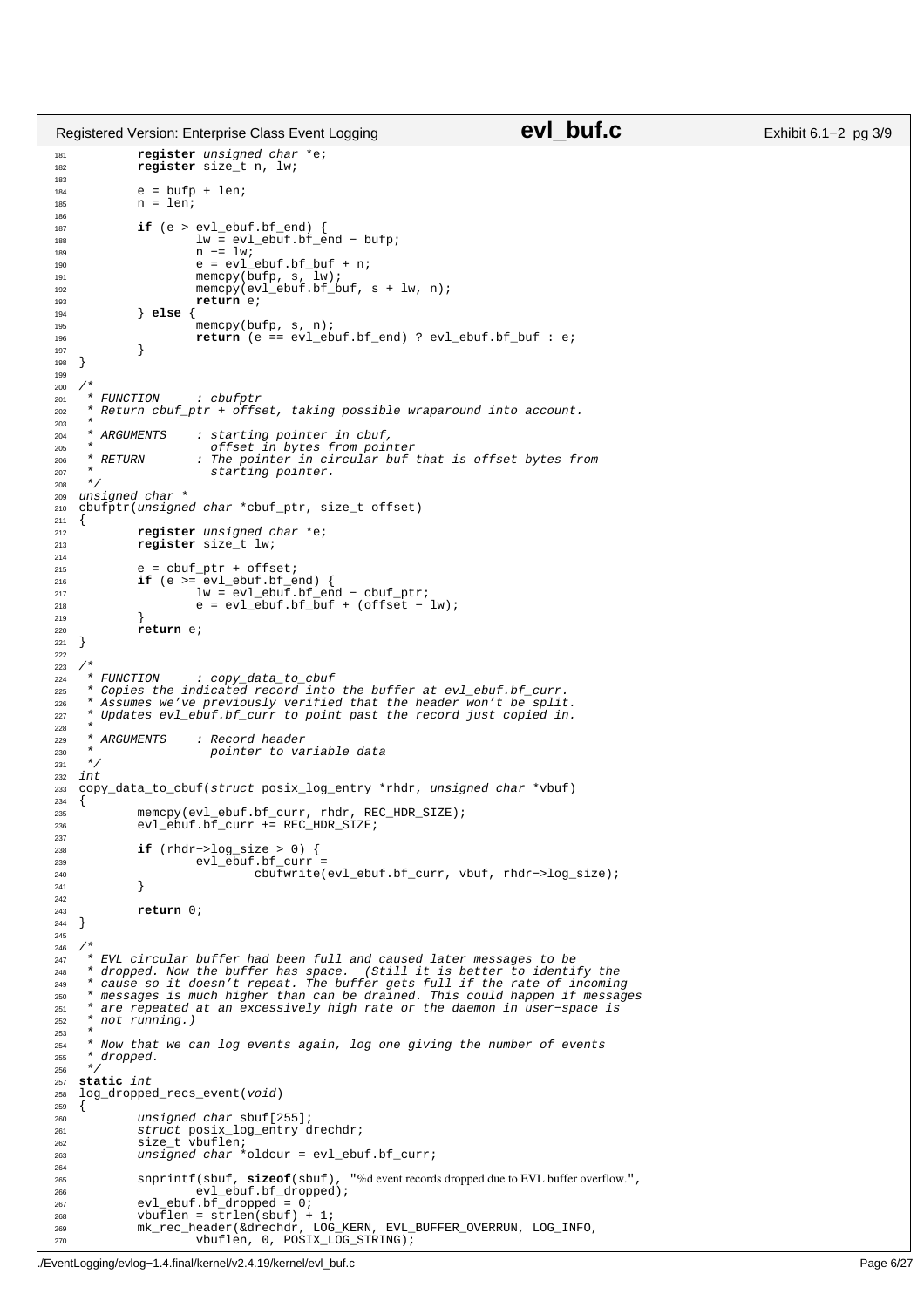```
271 evl_ebuf.bf_curr = cbufwrap(evl_ebuf.bf_curr, REC_HDR_SIZE+vbuflen, 1);
272 if (evl_ebuf.bf_curr != (unsigned char *)NULL) {
273 copy_data_to_cbuf(&drechdr, sbuf);<br>274 copy_data_to_cbuf(&drechdr, sbuf);
274 return 0;
275 } else {
276 /*
277 * This shouldn't happen, since EVL_BUF_FREESPACE is much
278 * bigger than the event we're logging here.
279 * /
280 evl_ebuf.bf_curr = oldcur;<br>
281 extern -1;
                          return −1;
\begin{array}{c} 282 \\ 283 \end{array}\{284
285 /*
288 * FUNCTION : evl_check_buf<br>287 * ARGUMENTS : NONE
        \begin{array}{c} \texttt{ARGUMENTS} \\ \texttt{RETURN} \end{array}288 * RETURN : −1 for failure, ie. insufficient buffer space
289 *<br>290 * If buffer free space is greate
290 * If buffer free space is greater than the applicable water−mark,
291 * returns 0. If not, return −1. Sets evl_buf.bf_curr to the location
292 * where the next record should go.
293 *
294 * Once the high water mark is hit and failure is returned (discarded<br>295 * messages) it sets a substantial low water mark before permitting
295 * messages) it sets a substantial low water mark before permitting
296 * messages to be buffered again. It counts the number of discards
297 * in the meantime and reports them when restarted. If the water
298 * marks were equivalent, then there could be a thrashing of stops
299 * and starts, making the discarded message reporting annoying.
300301 */<br>302 int
   int
303 evl_check_buf(void)
304<br>305
305 305 unsigned char *head, *tail;<br>306 312e t water mark, avail;
               size_t water_mark, avail;
307
308 head = evl_ebuf.bf_head;
309 tail = evl_ebuf.bf_tail;<br>310 avail = (head <= tail) ?
310 avail = (head <= tail) ?
311 (evl_ebuf.bf_len − (tail − head)) :
312 (head − tail);
313
314 if (evl_ebuf.bf_dropped != 0) {<br>315
315 / *
316 * Still recovering from buffer overflow.<br>317 * Apply the low water mark.
\begin{array}{ccc}\n\text{317} & & \star & \text{Apply} \text{ the low water mark.} \\
\star & & \star & \star\n\end{array}318 * /
319 water_mark = min(EVL_BUF_FREESPACE, evl_ebuf.bf_len / 2);<br>320 else {
               320 } else {
321<br>322<br>322322 }
323
\text{if} (avail < water_mark) {<br>\text{return} -1;
                         325 return −1;
326 }
327
328 \frac{1}{2} /* There's enough free buffer space. Return success. */<br>329 evl ebuf.bf curr = tail;
329 evl_ebuf.bf_curr = tail;<br>330 if (evl ebuf.bf dropped
330 if (evl_ebuf.bf_dropped != 0) {
331 return log_dropped_recs_event();
332 }
rac{333}{334} return 0;
   \}335
336 /*<br>337 *
337 * FUNCTION : evl_getnext_rec<br>338 * ARGUMENTS : rec is a pointe
338 * ARGUMENTS : rec is a pointer to the log event record.<br>339 * The next record pointer mustr't be beyond
339 * The next record pointer mustn't be beyond tail.<br>340 * RETURN : This function returns a pointer to the place to
                          : This function returns a pointer to the place to start the
341 * next record in the circular buffer. As a special case,
342 * if rec is NULL, then the location of the first record at
343 * or after bf_head is returned; else the record following
                            rec is returned.
345 */
346 unsigned char *
347 evl_getnext_rec(unsigned char *rec, size_t recsize, unsigned char *tail)
348if (rec == NULL) {
350 \text{rec} = \text{evl\_ebuf.bf\_head};<br>351 \text{else }351 } else {
352 \text{rec} = \text{cbufptr}(\text{rec}, \text{resize});353 }
354
\frac{355}{1} if (rec == tail) {
356 return rec;
357 }
358
359 /* Check for wrap. */
360 if ((rec + REC_HDR_SIZE) > evl_ebuf.bf_end) {
Registered Version: Enterprise Class Event Logging evice CVI buf.c Exhibit 6.1−2 pg 4/9
```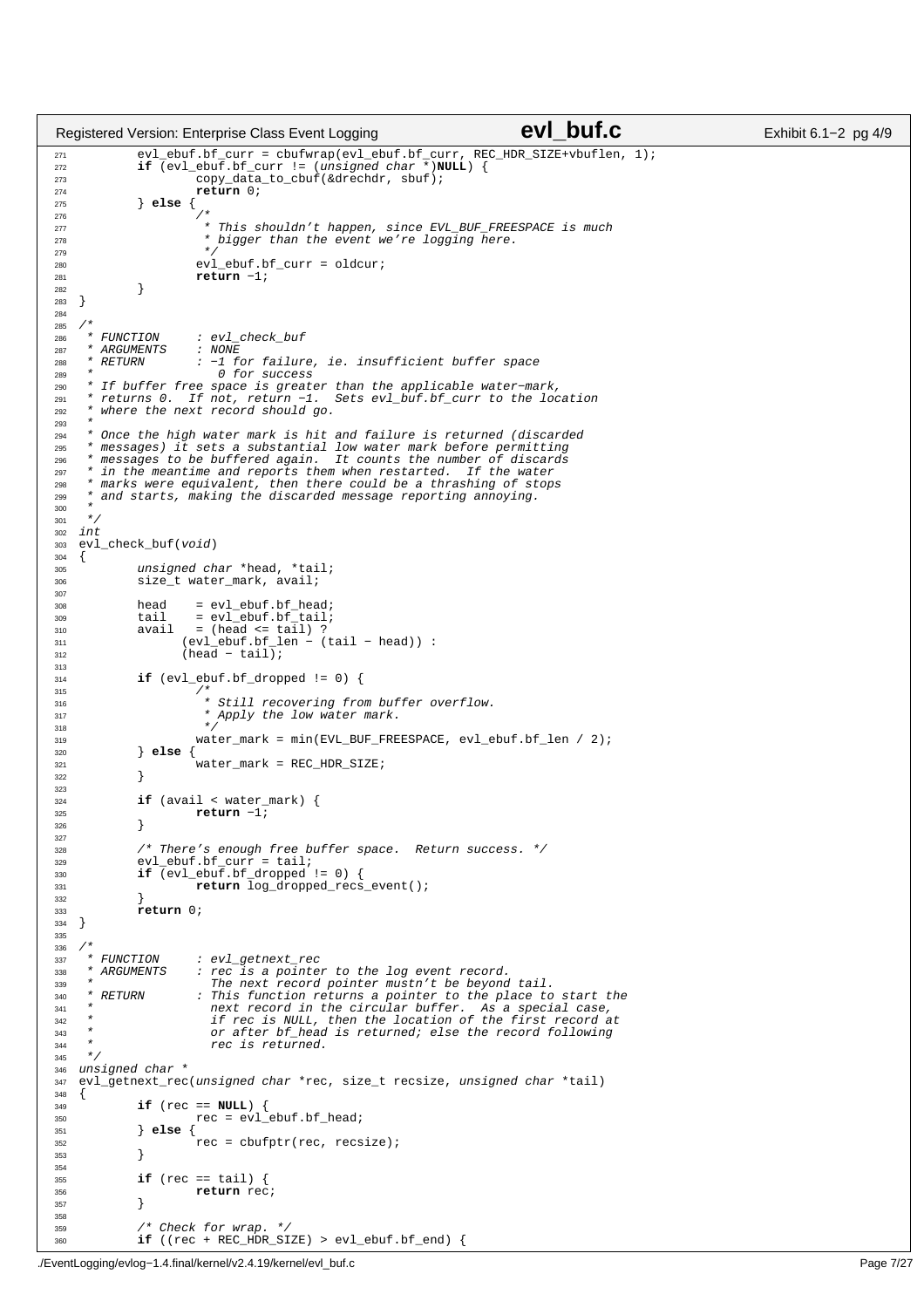```
361 rec = evl ebuf.bf buf;
362 }
rac{1}{363} return rec;
    \{365
366 #if 0
\begin{array}{ccc} 367 & \diagup\star & \\ 368 & \ast & FUNCTION \end{array}368 * FUNCTION : evl_uwrite_buf − Used to write user space messages.
369 * ARGUMENTS : buf is a pointer to buffer that needs to be written into the \frac{370}{2} *
370 * EVL kernel buffer.
        371 * : buflen is length of the buffer to be written.<br>RETURN : 0 if writing to buffer is successful, else -ve value.
372 * RETURN : 0 if writing to buffer is successful, else −ve value.
373 * USAGE : This function acquires the circular buffer lock and copies the
374 * event record and data to buffer.
375 * 
376 * NOTE: This function is left over from earlier event logging releases
377 * when user events were passed into the kernel buffer (instead of 
378 * being passed directly to the evlogd daemon via socket in the<br>direct passed directly to the evlogd daemon via socket in the<br>later release). For some environments, using this function
<sup>379</sup> *                           later release). For some environments, using this function<br><sup>380</sup> *                   could be the preferred method (and thus it was left in for 1
\frac{1}{380} * could be the preferred method (and thus it was left in for now).
      \star /
382
383 int
    evl_uwrite_buf(char *buf, uint buflen)
385 {
386 int error = 0, recsize;
387 unsigned char *old_cur = NULL;
388 evl_buf_rec_t *rec;
389 char *kbuf;
390 char *oldtail = evl_ebuf.bf_tail; /* Used to wake the read call if it sleeps */
391 long iflags;
392
393 if (buflen < REC_HDR_SIZE) {
394 return −EINVAL;
395<br>396
                396 kbuf = kmalloc(buflen, GFP_KERNEL);
397 if (kbuf == (char *)NULL) {
398 return −ENOMEM;
399<br>400
                error = copy\_from\_user(kbuf, but, buffer);401 if (error) {
402<br>403<br>403<br>404<br>403<br>404<br>405<br>406<br>407<br>408<br>407<br>408<br>407<br>408<br>409return −EINVAL;<br>}
404<br>405
405 rec = (evl_buf_rec_t *)kbuf;
406 if (buflen != (REC_HDR_SIZE + rec−>rechdr.log_size)) {
407 kfree(kbuf);<br>
408 kfree(kbuf);<br>
408 <b>return -EINV
408 return −EINVAL;
409 }<br>410 /*
411 * An event came from user space but has pretended to be
412 * from kernel space. We just return with EPERM
413<br>414414 if (rec−>rechdr.log_flags & EVL_KERNEL_EVENT) {
                          kfree(kbuf);
416 return −EPERM;
417 }
418 rec−>rechdr.log_processor = smp_processor_id();
419
420 spin_lock_irqsave(&ebuf_lock, iflags);
421 if (evl_check_buf() < 0) {
422 evl_ebuf.bf_dropped++;
423 spin_unlock_irqrestore(&ebuf_lock, iflags);<br>
kfree(kbuf);
                          kfree(kbuf);
425 return −ENOSPC;
426 }
427
428 /* store off buf_curr to restore if necessary */<br>a9 old cur = evl ebuf.bf curr;
               old\_cur = ev1\_ebuf.bf\_curr;430
431<br>432
\begin{array}{ccc} \text{432} & \text{422} & \text{433} \end{array} \begin{array}{ccc} \text{433} & \text{443} \end{array}433 *434 recsize = REC_HDR_SIZE + rec−>rechdr.log_size;
435
436 /* 
437 *If insufficient space in buffer after wrap around, drop record */
438 * /439 if ((evl_ebuf.bf_curr = cbufwrap(evl_ebuf.bf_curr, recsize, 1)) 
440 and 1 \begin{bmatrix} 1 & 0 & 1 \\ 0 & 1 & 0 \\ 0 & 0 & 1 \end{bmatrix} (char *)NULL)<br>
8441 copy data to cbu:
                          441 copy_data_to_cbuf(&(rec−>rechdr),(char *)(kbuf + REC_HDR_SIZE));
442<br>443443 if \begin{aligned} \text{443} \quad \text{444} \quad \text{445} \quad \text{446} \quad \text{447} \quad \text{448} \quad \text{449} \quad \text{458} \quad \text{468} \quad \text{478} \quad \text{489} \quad \text{499} \quad \text{400} \quad \text{410} \quad \text{420} \quad \text{431} \quad \text{442} \quad \text{453} \quad \text{464} \quad \text{472} \quad \text{483} \quad \text{493} \quad \text{400} \444 error = −ENOSPC;
445 evl_ebuf.bf_dropped++;
446 evl\_ebuf.bf\_curr = old\_cur;<br>447 \} else {
447 } else {
448 evl_ebuf.bf_tail = evl_ebuf.bf_curr;
449 if ((evl_ebuf.bf_head == oldtail) &&
450 (evl_ebuf.bf_head != evl_ebuf.bf_tail)) {
Registered Version: Enterprise Class Event Logging evice CVI buf.c Exhibit 6.1−2 pg 5/9
```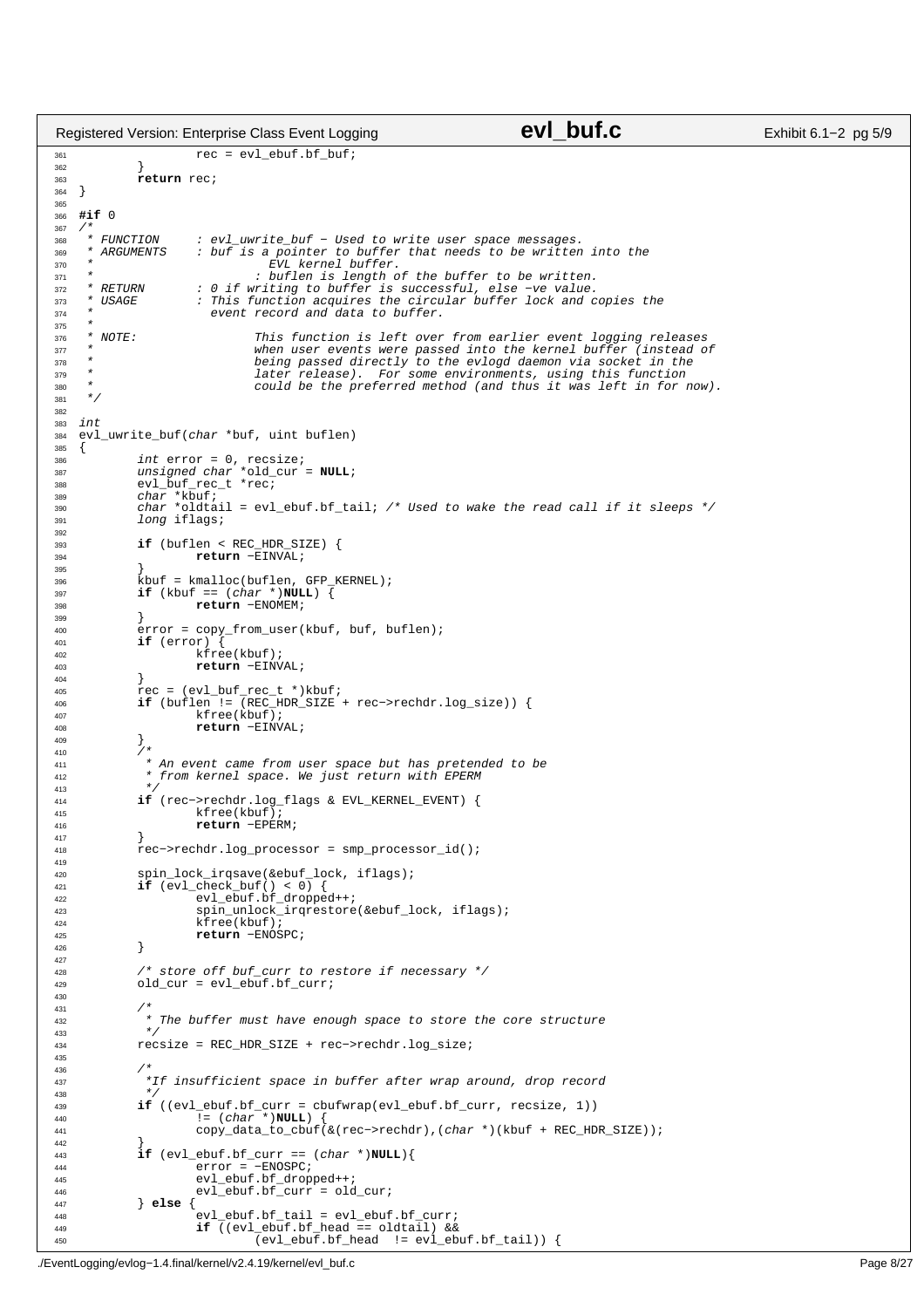```
451 wake_up_interruptible(&readq);<br>452 }
452 }
453 }
454
455 spin_unlock_irqrestore(&ebuf_lock, iflags);
             kfree(kbuf);
457 return error;
458 }
    459 #endif
460
461
462 /*<br>463 * FUNCTION
463 * FUNCTION : evl_kbufread − Used to read event records from the EVL
464 * circular buffer.<br>AGE * APCIMENTS : retbuf is a poir
                        : retbuf is a pointer to the buffer to be filled with the
466 * event records.<br>467 * : bufsize is len
<sup>467</sup> * : bufsize is length of the buffer allocated by the user.<br>468 * RETURN : Number of bytes copied if read is successful, else -ve
468 * RETURN : Number of bytes copied if read is successful, else −ve value.
469 * event record and data to buffer.<br>470 */
     \star /
471
472 int<br>473 evl
    evl_kbufread(unsigned char *retbuf, size_t bufsize)
\begin{matrix}\n474 \\
475\n\end{matrix}unsigned char *rec;
476 register size_t rec_size;
477 int error = 0;478 int retbuflen = 0;
479 unsigned char *tail, *buf = retbuf;
480
481<br>482
               482 * the read request size must be at least rec_hdr_t size
483<br>484
484 if (bufsize < REC_HDR_SIZE) {<br>
return -EINVAL:
                       485 return −EINVAL;
486 }
487 /* 
+ Serialize all reads, just in case someone got sneaky<br>
*/
489<br>490error = down_interruptible(&evl_read_sem);
491 if (error == −EINTR)<br>492 return −EINTF
              Freturn −EINTR;<br>+ \left\{\n \begin{array}{c}\n + \\
 \end{array}\n \right\}493 }
494<br>495
               * Go to sleep if the buffer is empty.
496 * /
497 error = wait_event_interruptible(readq,<br>498 (evl ebuf.bf head != evl ebuf.b
498 \text{(evl\_ebuf.bf\_head i = evl\_ebuf.bf\_tail)};<br>499 if (error) {
499 if (error) {
500 up(&evl_read_sem);
501 return error;
502<br>503
              \left\{ \right\} _{1\star }504 * Assemble message(s) into the user buffer, as many as will<br>* fit On running out of space in the buffer try to copy
505 * fit. On running out of space in the buffer, try to copy
506 * the header for the overflowing message. This means that
507 * there will always be at least a header returned. The caller
508 * must compare the numbers of bytes returned (remaining) with
509 * the length of the message to see if the entire message is
510 * present. A subsequent read will get the entire message,
511 * including the header (again).
512 *513 \text{tail} = \text{evl\_ebuf.bf\_tail}<br>514 \text{rec} = \text{evl\_getnext\_rec(Nl)}514 rec = evl_getnext_rec(NULL, 0, tail); /* typically evl_ebuf.bf_head */
515 if (rec == NULL) { 
516 /* Should not happen. Buffer must have atleast one record. */
517 error = −EFAULT;<br>518 goto out;
              518 goto out;
519 }
520
521 do {
522 #if defined(__ia64__)
\overline{c} evaluation \overline{c} evaluation \overline{c} evaluation \overline{c} evaluation \overline{c} record;
                       524 memcpy(&record, rec, sizeof(evl_buf_rec_t));
525 rec_size = REC_HDR_SIZE + record.rechdr.log_size;
526 #else
527 evl_buf_rec_t *p_rec;
528 p_rec = (evl_buf_rec_t *) rec;
529 rec_size = REC_HDR_SIZE + p_rec−>rechdr.log_size;
530 #endif
531
532 if (bufsize < REC_HDR_SIZE) {<br>533 /* user buffer is sma
533 * user buffer is smaller than header */<br>break;
534 break;
535 }
\textbf{if} (bufsize < rec_size) {<br>
\textbf{if} (bufsize < rec_size) {
537 / *
538 * Copyout only the header 'cause user buffer can't
                                  \star hold full record.
\frac{1}{2} 540
Registered Version: Enterprise Class Event Logging evice Exhibit 6.1−2 pg 6/9
```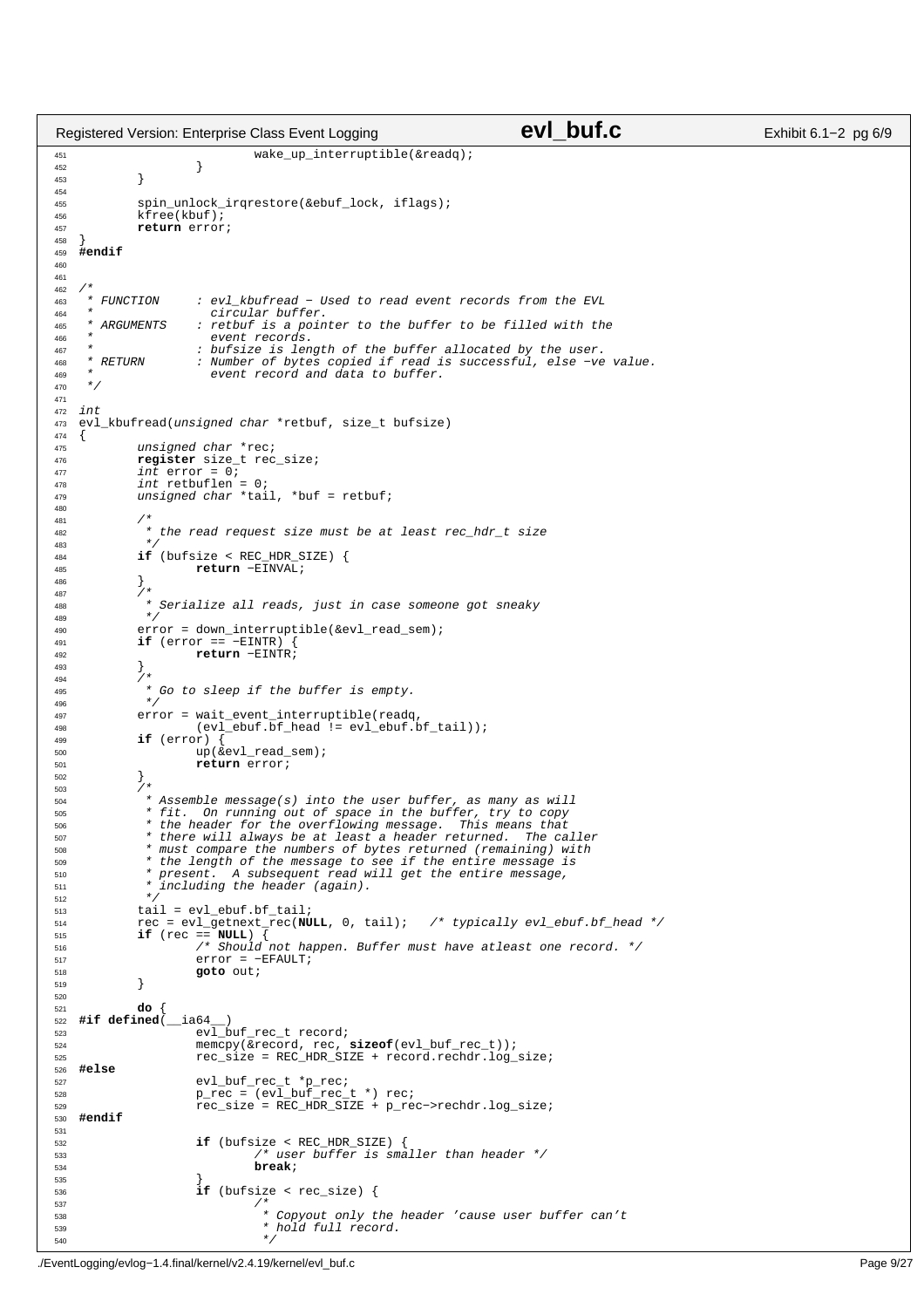```
541 error = copy_to_user(buf, rec, REC_HDR_SIZE);<br>\mathbf{f} \mathbf{f} (error) {
                               if (error)rac{1}{543} error = -EFAULT;<br>B544 error = -EFAULT;
544 break;
545 }
546 bufsize −= REC_HDR_SIZE;
547 retbuflen += REC_HDR_SIZE;<br>548 break;
548 break;
549 }
550 if ((rec + rec_size) > evl_ebuf.bf_end) {
551 size_t lw = evl_ebuf.bf_end − rec;
552 error = copy_to_user(buf, rec, lw);
553 if (!error) {
\text{error} = \text{copy\_to\_user}(\text{buf} + \text{lw}, \text{ evl\_ebuf}.\text{bf,bf\_buf},555 rec_size − lw); 
556 }
557 } else {
558 error = copy_to_user(buf, rec, rec_size);<br>558559 }
560 if (error) {
                               561 error = −EFAULT;
562 break;
563 }
564 rec = evl_getnext_rec(rec, rec_size, tail);<br>buf += rec size;
                      but + = rec_size;566 bufsize −= rec_size;
567 retbuflen += rec_size;
568 } while (rec != tail);
569
570 if (error == 0) {
571 even 11 (error = 0) {<br>57 evror = retbuflen;<br>572error = retbuflen;
573 }
574
575 out:
            up(&evl_read_sem);
577 return(error);
   \}579
\begin{array}{ccc} 580 & \nearrow^{\star} & \\ 581 & \ast & FUNCTION \end{array}581 * FUNCTION : kwrite_args
582 * Called by evl_kwrite_buf() to write to the buffer an event that was
583 * created by ev1\_writek() (or some other function with args that must * be interpreted by copy attr data()).
      be interpreted by copy\_attr\_data()).
585 *
586 * RETURN : 0 on success, −ENOSPC (or an error code from copy_attr_data())
587 * on failure<br>588 * on failure<br>588 * On success
588 * On success evl_ebuf.bf_curr is updated to point just past
589 * the event we just wrote to the buffer, and *pvardata points
590 * to the variable−data portion of the record.
591 * /
592 static int
   593 kwrite_args(struct posix_log_entry *rec_hdr, va_list args,
594 unsigned char **pvardata)
595 {
596 unsigned char *hdr, *vardata, *rec_end;<br>597 int error = 0;
             int error = 0;598 uint var_rec_len = 0;
599
600 hdr = cbufwrap(evl_ebuf.bf_curr, REC_HDR_SIZE, 1);
601 if (hdr == (unsigned char*) NULL) {
602 return −ENOSPC;
603<br>604
             \text{vardata} = \text{hdr} + \text{REC\_HDR\_SIZE};605 rec_end = copy_attr_data(args, evl_ebuf.bf_buf, evl_ebuf.bf_end,
606 vardata, &var_rec_len, &error);
607 if (rec_end == (unsigned char*) NULL) {<br>608 if (error == 0) {
\mathbf{if} (error == 0) {<br>
\mathbf{if} (error = -
\text{error} = -\text{ENOSPC};610 \Big\}611 return error;
612<br>613
613 rec_hdr−>log_size = var_rec_len;
614 if (var_rec_len == 0) {
615 rec_hdr−>log_format = POSIX_LOG_NODATA;
616 } else if (var_rec_len > POSIX_LOG_ENTRY_MAXLEN) {
617 rec_hdr−>log_size = POSIX_LOG_ENTRY_MAXLEN;<br>618 rec hdr−>log_size = POSIX_LOG_ENTRY_MAXLEN;<br>618 rec hdr−>log_flags |= POSIX_LOG_TRUNCATE;
618 rec_hdr->log_flags |= POSIX_LOG_TRUNCATE;
619 }
620 memcpy(hdr, rec_hdr, REC_HDR_SIZE);
621 *pvardata = vardata;
622 evl_ebuf.bf_curr = rec_end;<br>623 return 0;
\overline{623} return 0;
   \left\{ \right\}625
626 \!\begin{array}{ccc} \n/ * \n\end{array} FUNCTION
627 * FUNCTION : kwrite_buf<br>628 * Called by evl_kwrite_buf(
628 * Called by evl_kwrite_buf() to write to the buffer the event record<br>629 * Consisting of rec hdr and vardata.
       consisting of rec_hdr and vardata.
630
Registered Version: Enterprise Class Event Logging evice CVI buf.c Exhibit 6.1−2 pg 7/9
```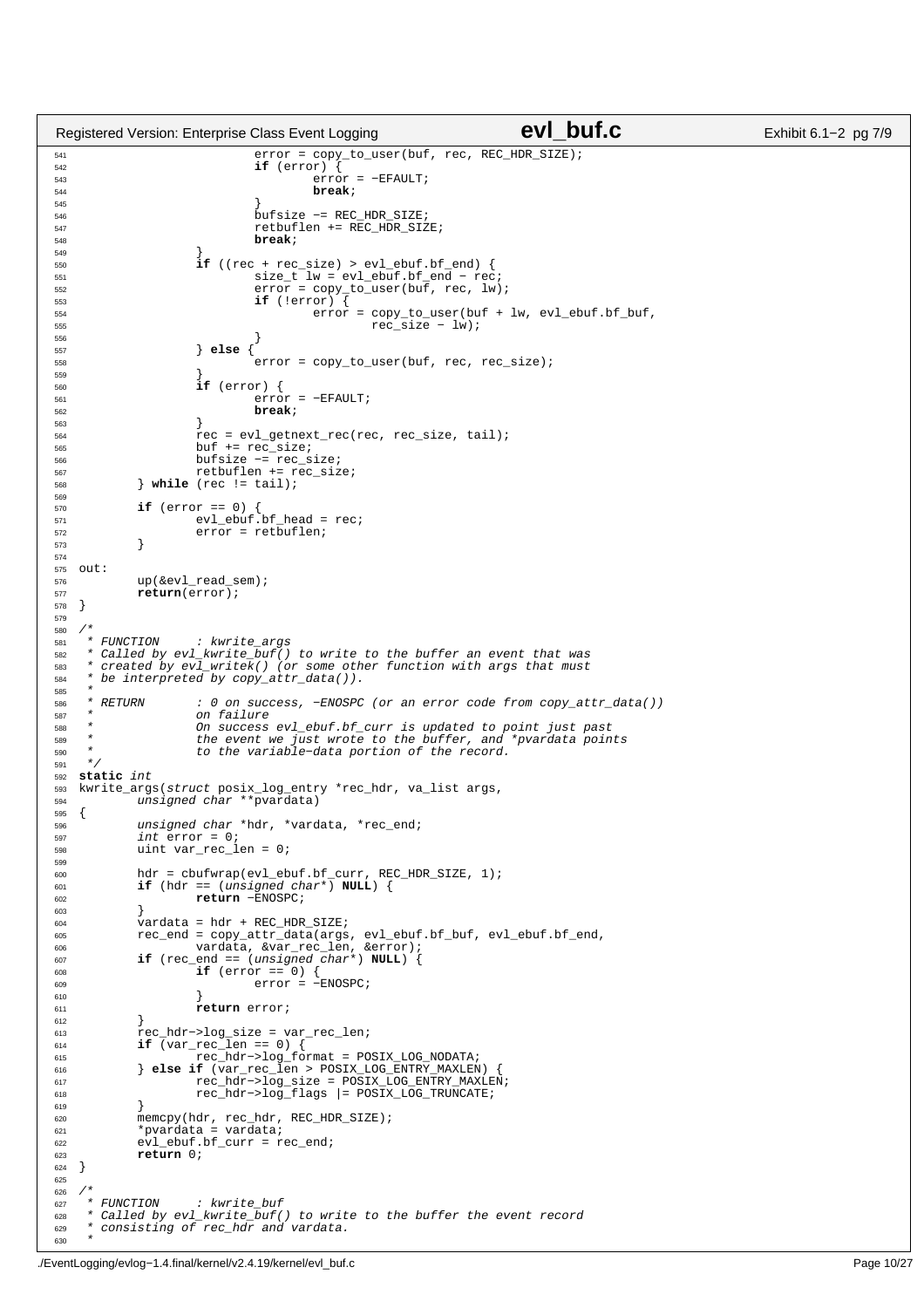```
631 * RETURN : 0 on success, −ENOSPC on failure
632 * On success evl_ebuf.bf_curr is updated to point just past
633 * the event we just wrote to the buffer.
634
635 static int
   kwrite buf(struct posix log entry *rec hdr, unsigned char *vardata)
637 \begin{matrix} 637 \end{matrix}638 size_t recsize;<br>639 000 unsigned char
639 unsigned char *rec;
640 if (rec_hdr−>log_size > POSIX_LOG_ENTRY_MAXLEN) {
641 rec_hdr−>log_size = POSIX_LOG_ENTRY_MAXLEN;
642 rec_hdr−>log_flags |= POSIX_LOG_TRUNCATE;
643<br>644
644 recsize = REC_HDR_SIZE + rec_hdr−>log_size;
645 rec = cbufwrap(evl_ebuf.bf_curr, recsize, 1);
646 if (rec == (unsigned char *)NULL) {
647 return −ENOSPC;
648 }
649
650 evl_ebuf.bf_curr = rec;<br>651 copy data to chuf(rech
            copy_data_to_cbuf(rec_hdr, vardata);
652
653 /*
* If the variable data is a truncated string, make sure it<br>
* ends with a null character.
             * ends with a null character.
656 *657 if ((rec_hdr−>log_flags & POSIX_LOG_TRUNCATE) &&
658 rec_hdr−>log_format == POSIX_LOG_STRING) {<br>659 if (evl_ebuf.bf_curr == evl_ebuf.bf_buf) {
659 if (evl_ebuf.bf_curr == evl_ebuf.bf_buf) {
660 *(evl_ebuf.bf_end − 1) = '\0';
661 } else {
662 *(evl_ebuf.bf_curr − 1) = '\0';
663 }
664
665 return 0;
   \}667
668 /*<br>669 * FUNCTION:
669 * FUNCTION: log_event_to_console
       called by evl_kwrite_buf() to log to the console the event record
671 * consisting of rec_hdr and vardata.
672
673 static void
   674 log_event_to_console(const struct posix_log_entry *rec_hdr,
675 const unsigned char *vardata)
676 {
677 unsigned char consolebuf[16];
678<br>679
679 if (rec_hdr−>log_format == POSIX_LOG_BINARY
                 68\sqrt{\text{e}}evl_ebuf.bf_buf <= vardata 68\sqrt{\text{e}} vardata < evl_ebuf.bf_end)) {
681 /*682 * vardata points into the circular buffer. This means
                       * that vardata was pieced together by copy_attr_data(),
684 * and the circular buffer is the closest thing we have
685 * to a contiguous copy. Since the format is BINARY, we
* "know" that evl_console_print() cares only about the<br>687 * first 16 bytes.
                       * first 16 bytes.
688 * /689 int nimportant = min(16, rec_hdr−>log_size);
                     if (vardata + nimportant > evl_ebuf.bf_end) {
691 *692 * The section of interest wraps back to the start
693 * of the buffer. Copy it into consolebuf to make
693<br>694 * it contiguous.
695 * /
696 int first_part = evl_ebuf.bf_end − vardata;
697 memcpy(consolebuf, vardata, first_part);
698 memcpy(consolebuf+first_part, evl_ebuf.bf_buf,
699 nimportant − first_part);
700 vardata = consolebuf;
701 }
702 }
703 evl_console_print(rec_hdr−>log_facility, rec_hdr−>log_event_type,
704 rec_hdr−>log_severity, rec_hdr−>log_format, rec_hdr−>log_size,
705 vardata);
706 }
707
708 /*<br>709 * FIINCTION
       FUNCTION : evl_kwrite_buf - Used to write kernel level messages.<br>PETURN · 0 if writing to buffer is successful else -errno
710 * RETURN : 0 if writing to buffer is successful, else −errno.
711712
713 int<br>714 evl
714 evl_kwrite_buf(posix_log_facility_t fac,<br>715 ev t
                                               ev_type,
716 posix_log_severity_t sev,<br>717 int format
717 int tormat,
718 unsigned char *recbuf,<br>
719 uint var rec
                                               var_rec_len,
720 uint flags,
Registered Version: Enterprise Class Event Logging evice Case Contract Class Exhibit 6.1−2 pg 8/9
```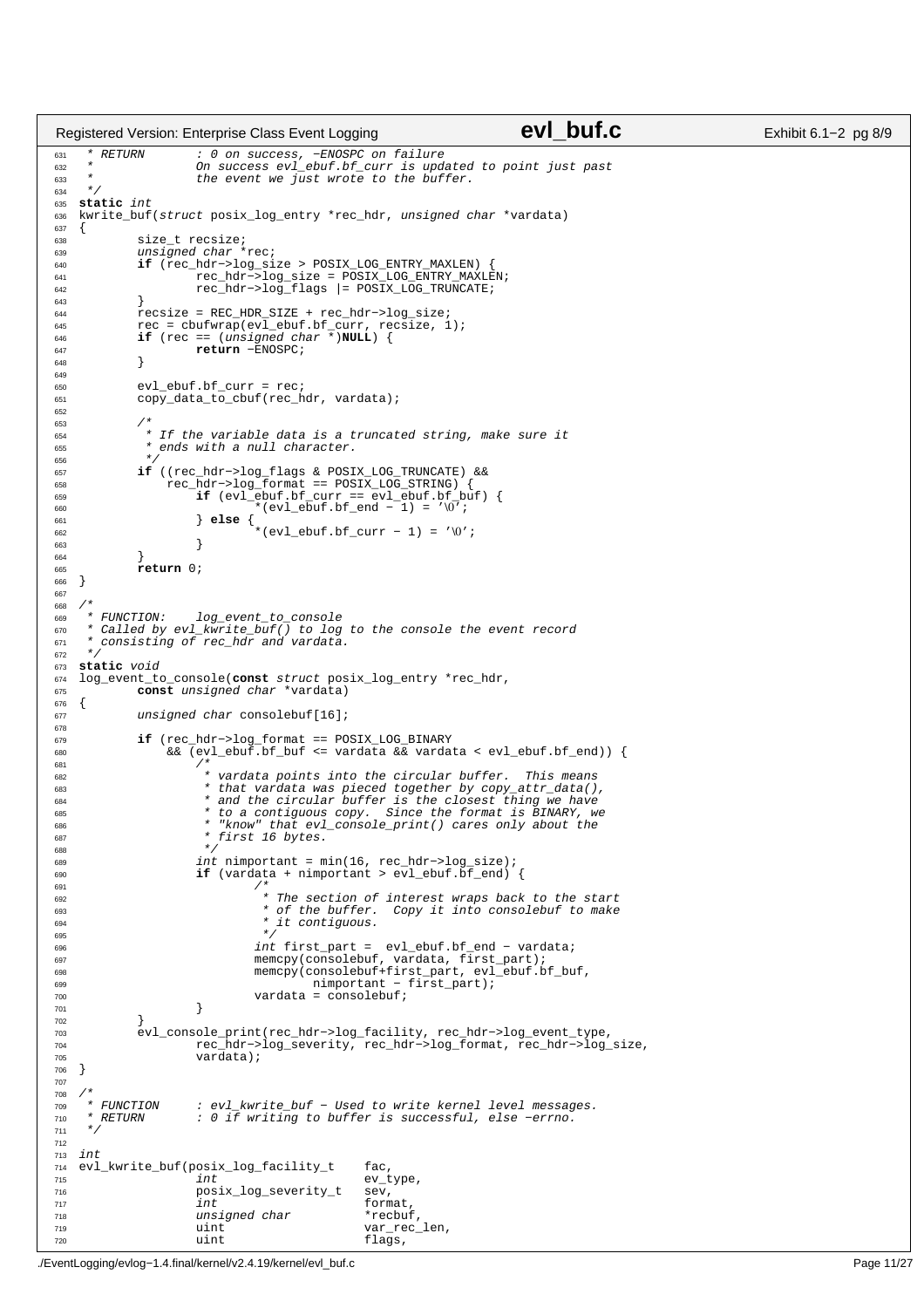```
721 va_list args) /* Used only for evl_writek */
\frac{1}{722}723 uint recflags = flags;
724 struct posix_log_entry rec_hdr;<br>725 int error = 0;
725 int error = 0;
726 unsigned char *oldtail = evl_ebuf.bf_tail;
727 /* Used to wake the read call if it sleeps */
728 long iflags; /* for spin_lock_irqsave() */
729
730 if (sev > LOG_DEBUG)<br>731 return -EINVA
                    731 return −EINVAL;
732 }
733
734 recflags |= EVL_KERNEL_EVENT; /* kernel mesagge */ 
            if (in_interrupt())
736 recflags |= EVL_INTERRUPT;
737 }
738 mk_rec_header(&rec_hdr, fac, ev_type, sev, var_rec_len, recflags,<br>
format);
                     format);
740
741 spin_lock_irqsave(&ebuf_lock, iflags);
742 if (evl_check_buf() < 0) {
743 evl_ebuf.bf_dropped++;
744 spin_unlock_irqrestore(&ebuf_lock, iflags);
745 return −ENOSPC;
746 }
747
748 if (args) {
749 /*
750 * Copy the header and format the args into the circular
751 \star buffer, and make recbuf point to the variable data.<br>752 \star/
752 * /753 error = kwrite_args(\&crec_hdr, args, \&crecbuf);<br>T_{54} if (error == 0
754 if (error == 0)<br>755 \&6 (rec hd)
755 && (rec_hdr.log_flags & EVL_PRINTK) == 0
756 && sev < console_loglevel
757<br>757 \&c \text{ consecutive\_10} \left\{\text{between}\right\}<br>758 \text{log\_event\_to\_cons}758 log_event_to_console(&rec_hdr, recbuf);<br>759 }
759 }
760 } else {
761 error = kwrite_buf(&rec_hdr, recbuf);
762 /* Caller will call evl_console_print() as needed. */
763 }
764
765 if (error == 0) {
766 evl_ebuf.bf_tail = evl_ebuf.bf_curr;
767 if ((evl_ebuf.bf_head == oldtail) &&
768 (evl_ebuf.bf_head != evl_ebuf.bf_tail)) {
\frac{1}{\text{wake\_up\_interruptible}}(&readq);
770 }
771 } else if (error == −ENOSPC) { 
772 evl ebuf.bf dropped++;
773 }
774 spin_unlock_irqrestore(&ebuf_lock, iflags);<br>775 return error;
            return error;
776 }
Registered Version: Enterprise Class Event Logging evice CVI buf.c Exhibit 6.1−2 pg 9/9
```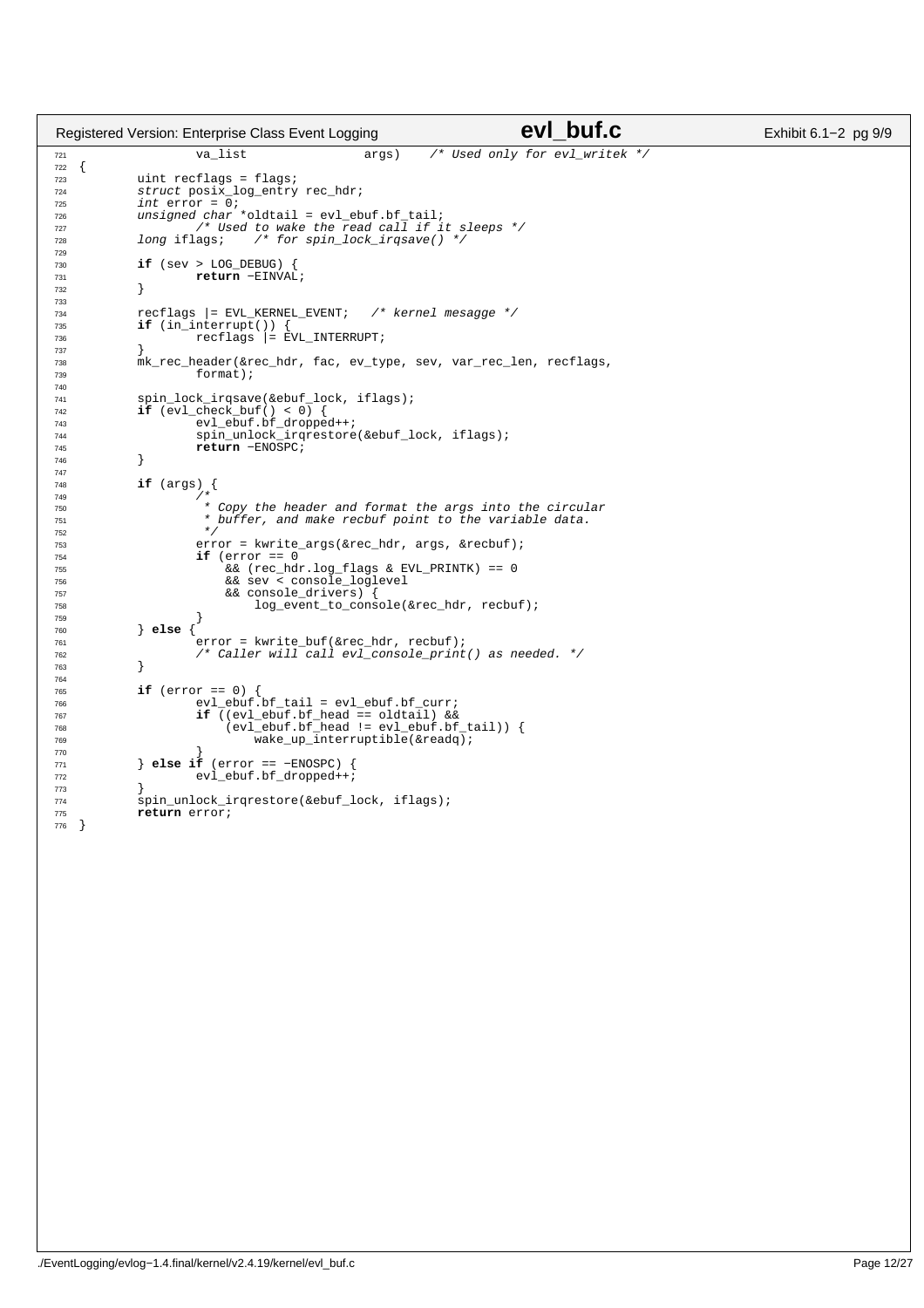```
/*
2 * Linux Event Logging for the Enterprise
3 * Copyright (c) International Business Machines Corp., 2001
\overline{4}\frac{5}{6}This library is free software; you can redistribute it and/or
 7 * modify it under the terms of the GNU Lesser General Public
8 * License as published by the Free Software Foundation; either
            version 2.1 of the License, or (at your option) any later version.
10<br>1111 * This library is distributed in the hope that it will be useful,
12 * but WITHOUT ANY WARRANTY; without even the implied warranty of
13 * MERCHANTABILITY or FITNESS FOR A PARTICULAR PURPOSE. See the GNU
14 * Lesser General Public License for more details.
15
 16 * You should have received a copy of the GNU Lesser General Public
17 * License along with this library; if not, write to the Free Software
18 * Foundation, Inc., 59 Temple Place, Suite 330, Boston, MA 02111−1307 USA
19<br>2020 * Please send e−mail to lkessler@users.sourceforge.net if you have
21 * questions or comments.
22<br>23
       23 * Project Website: http://evlog.sourceforge.net/
24<br>25* /
26
 27 #ifndef _EVL_LIST_H_
28 #define _EVL_LIST_H_
29
 30 #ifdef __cplusplus
31 extern "C" {
32 #endif
33<br>34
34 struct evl_listnode {
35 struct evl_listnode *li_next, *li_prev;<br>36 const void *li_data;
                                                              *i<sup>-1</sup>data;
\begin{array}{cc} 37 & \frac{1}{2}i \\ 38 & \text{ty} \end{array}38 typedef struct evl_listnode evl_list_t;<br>39 typedef struct evl_listnode evl_listnod
     39 typedef struct evl_listnode evl_listnode_t;
40
 41 extern evl_listnode_t *_evlAllocListNode();
42 extern evl_listnode_t *_evlMkListNode(const void *data);
 43 extern evl_list_t *_evlAppendToList(evl_list_t *head, const void *data);<br>44 extern int _evlGetListSize(const evl_list_t *head);<br>45 extern evl_listnode_t *_evlFindNamedItemInList(const evl_list_t *head,<br>46 const char *
 47 extern void _evlFreeList(evl_list_t *head, int freeData);
48 extern evl_listnode_t *_evlGetNthNode(evl_list_t *head, int n);
49 extern void *_evlGetNthValue(evl_list_t *head, int n);
 50 extern void _evlInsertListNode(evl_listnode_t *insertMe,
51 evl_listnode_t *beforeMe);
 % <br> extern evl_list_t *_evlInsertToList(void *insertMe, evl_listnode_t *beforeMe,<br>
evl_list_t *_list);<br>
extern evl_list_t *_evlRemoveNode(evl_listnode_t *removeMe, evl_list_t *head,<br>
statern void (*free_data_fptr)(void *da
58
59 #ifdef __cplusplus
60 }
61 #endif
62
63 #endif /* _EVL_LIST_H_ */
Registered Version: Enterprise Class Event Logging evidence Countries Class Exhibit 6.1–3 pg 1/1
```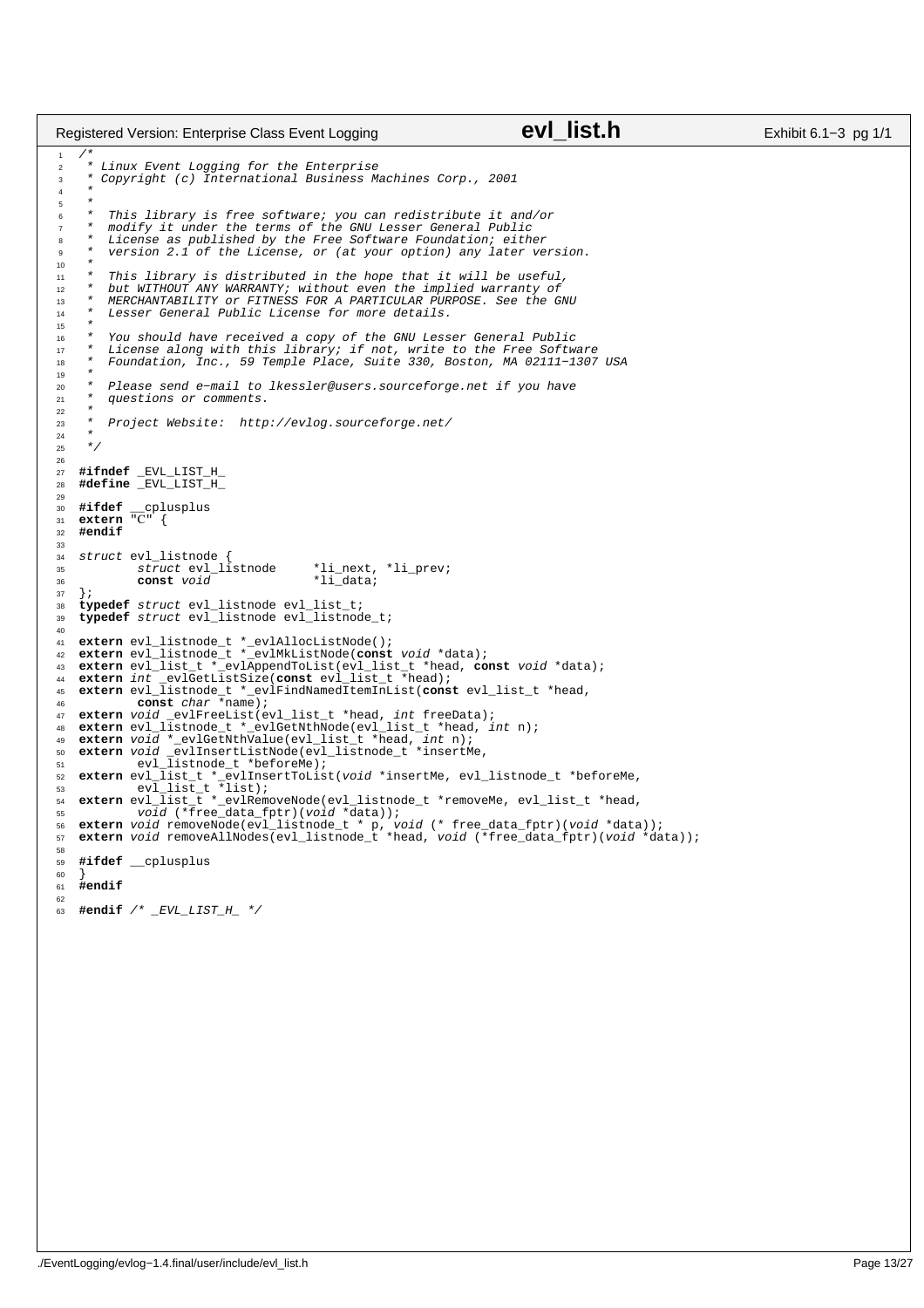```
/*
2 * Linux Event Logging for the Enterprise
<sup>2</sup><br>3 * Copyright (c) International Business Machines Corp., 2001<br>4 *
 4 *
\frac{5}{6}This library is free software; you can redistribute it and/or
 7 * modify it under the terms of the GNU Lesser General Public
8 * License as published by the Free Software Foundation; either
          version 2.1 of the License, or (at your option) any later version.
10<br>1111 * This library is distributed in the hope that it will be useful,
12 * but WITHOUT ANY WARRANTY; without even the implied warranty of
13 * MERCHANTABILITY or FITNESS FOR A PARTICULAR PURPOSE. See the GNU
14 * Lesser General Public License for more details.
15
16 * You should have received a copy of the GNU Lesser General Public
17 * License along with this library; if not, write to the Free Software
18 * Foundation, Inc., 59 Temple Place, Suite 330, Boston, MA 02111−1307 USA
19 2020 * Please send e−mail to lkessler@users.sourceforge.net if you have
21 * questions or comments.
rac{22}{23}Project Website: http://evlog.sourceforge.net/
24<br>25* /
26
27 #ifndef _EVLOG_H_
28 #define _EVLOG_H_
29
30 #include <sys/types.h>
31 #include <stdarg.h>
32 #include <string.h>
33
34 #include <linux/evl_log.h>
35
36 #ifdef __cplusplus
37 extern "C" {
38 #endif
39
\begin{tabular}{l l l l} \hline 40 & #define & \texttt{EVLOGD\_SERVER\_SOCKET} & \texttt{\text{\textendash}}/41 & #define & \texttt{EVLOGD\_EVTSERVER\_SOCKET} & \texttt{\textendash}/var/evlog/evlogdevtocket" \\ \hline 42 & #define & \texttt{EVLNOTIFYD\_SERVER\_SOCKET} & \texttt{\textendash}/var/evlog/evlog/evloglocket" \\ \hline \end{tabular}41 #define EVLOGD_EVTSERVER_SOCKET<br>42 #define EVLNOTIFYD SERVER SOCKET
     42 #define EVLNOTIFYD_SERVER_SOCKET "/var/evlog/evlnotifydsocket"
43 #define EVLOG_CONF_SOCKET "/var/evlog/evlconfsoc"
     \texttt{\#define} EVLACTIOND_SERVER_SOCKET
45
\frac{46}{47}47 /* Output formats */<br>48 \# \text{define} EVL COMPACT
     48 #define EVL_COMPACT 0x1
49
50 typedef int evlrecsize_t;
51 #define SIZESIZE sizeof(evlrecsize_t)
52
53 /*
<sup>54</sup> * Log Management Event Types<br>55 * These are event types that
      55 * These are event types that may be logged for facility LOG_LOGMGMT.
56<br>57
57 * The following event types are reserved, and are defined in other headers:
58 * 1−5: These are the standard LOG_LOGMGMT event types defined in POSIX 1003.25
59 * −− e.g., POSIX_LOG_MGMT_STARTMAINT.
      60 * 40: EVLOG_REGISTER_FAC −− A request from the kernel to register a facility.
6162
63 /* Event types 1−5 are reserved. */
64
65 #define EVLOG_FORK_FAILED 8
66 #define EVLOG_WRITE_PID 9
67 #define EVLOG_PID_EXISTS 10<br>68 #define EVLOG SIG ACT 11
     #define EVLOG_SIG_ACT 11<br>Adefine EVLOG_OPEN_LOG_FAILED 12
69 #define EVLOG_OPEN_LOG_FAILED 12
70 #define EVLOG_WRITE_LOG_FAILED 13
71 #define EVLOG_READ_LOG_FAILED 14
72 #define EVLOG_SEEK_LOG_FAILED 15
73 #define EVLOG_MALLOC_FAILED 16<br>74 #define EVLOG READBUF FAILED 17
     74 #define EVLOG_READBUF_FAILED 17
75
<sup>76</sup> #define EVLOG_WRITE_REQF_FAILED 20<br>77 #define EVLOG READ REOF FAILED 21
77 #define EVLOG_READ_REQF_FAILED 21<br>78 #define EVLOG_OPEN_REQF_FAILED 22
78 #define EVLOG_OPEN_REQF_FAILED 22<br>79 #define EVLOG_OPEN_SOCKET_FAILED 23
     79 #define EVLOG_OPEN_SOCKET_FAILED 23
80 #define EVLOG_BROKEN_PIPE 24
81 #define EVLOG_UID_OP_FAILED 25
82 #define EVLOG_GID_OP_FAILED<br>83 #define EVLOG FAILED APPENDTOLIST 27
     83 #define EVLOG_FAILED_APPENDTOLIST 27
84
85 #define EVLOG_PWFILE_LOOKUP_FAILED 28
86 #define EVLOG_GRFILE_LOOKUP_FAILED 29
87
88 #define EVLOG_LOADREG_FAILED 30<br>89 #define EVLOG_ACCESS_DENIED
     89 #define EVLOG_ACCESS_DENIED 31
90
Registered Version: Enterprise Class Event Logging evidence CVIOG.h Exhibit 6.1−4 pg 1/2
```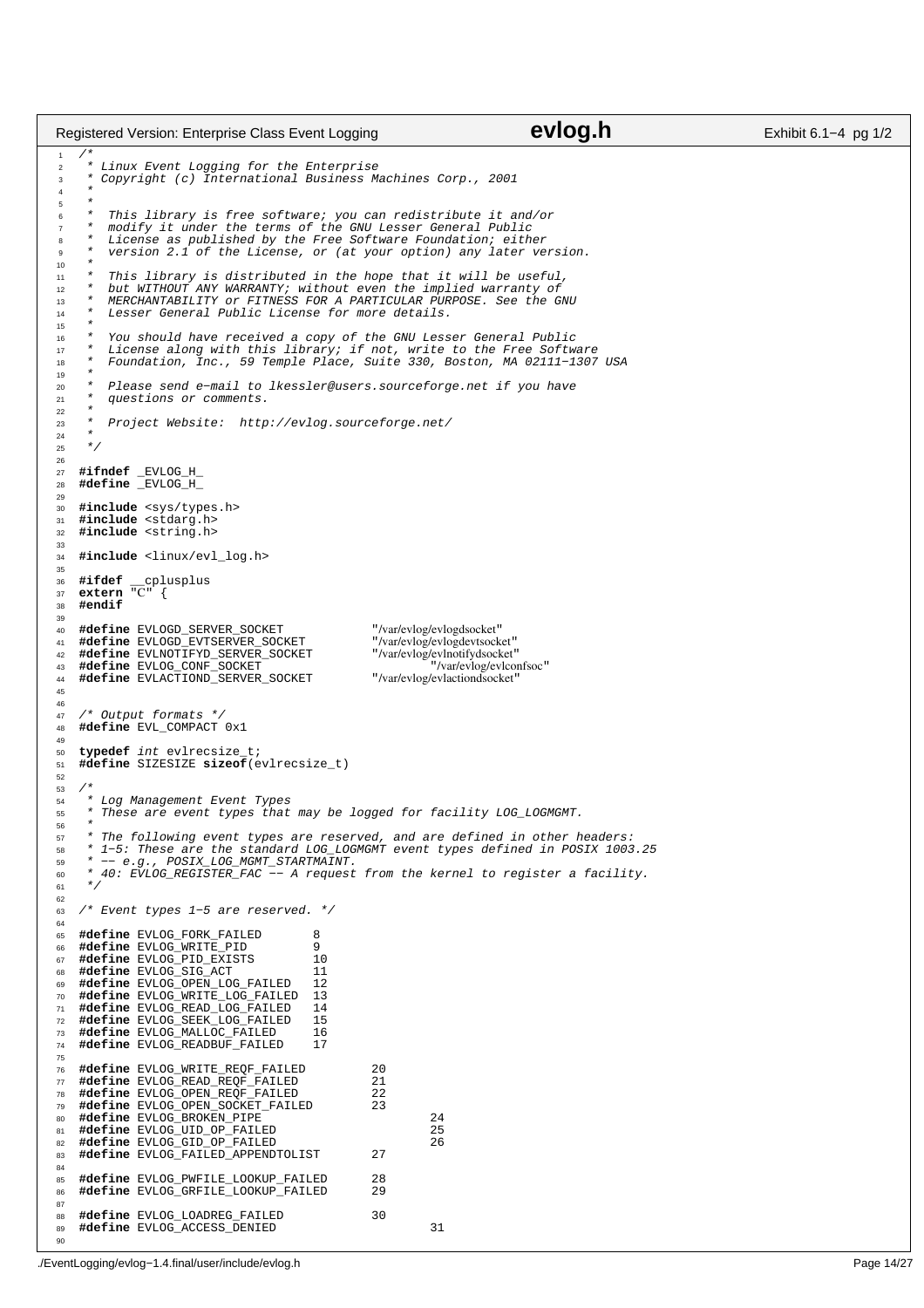/\* Event type 40 is reserved. \*/ 93 **#define** NFY\_ACCESS\_DENIED 0xfa<br>94 **#define** NFY\_ACCESS\_GRANTED 0xac **#define** NFY\_ACCESS\_GRANTED 0xac **#define** NFY\_MAX\_CLIENTS <sup>97</sup> **#define** EVLOGD\_ACCESS\_DENIED NFY\_ACCESS\_DENIED<br>98 **#define** EVLOGD\_ACCESS\_GRANTED NFY\_ACCESS\_GRANTED 98 **#define** EVLOGD\_ACCESS\_GRANTED NFY\_ACCESS\_GRANTED<br>99 **#define** EVLOGD\_MAX\_CLIENTS NFY\_MAX\_CLIENTS #define EVLOGD\_MAX\_CLIENTS  $102 \times Logfile$  Header structure. \*/<br>104 **typ typedef** struct log\_header { uint log\_magic; /\* Magic number indicating log file \*/ 106 long log\_version;<br>
107 posix\_log\_recid\_t\_last\_recId; posix\_log\_recid\_t last\_recId; /\* Last recid in log: used by evlogd \*/ 108 off\_t reserved1;<br>109 uint log genera  $log$  generation; /\* Changes during log maintenance \*/ } log\_header\_t; /\* log an event \*/ <sup>113</sup> **extern** int evl\_log\_write(posix\_log\_facility\_t facility, int event\_type, posix\_log\_severity\_t severity, unsigned int flags, ...); /\* format fixed portion of event record \*/ <sup>117</sup> **extern** int evl\_format\_evrec\_fixed(**const** struct posix\_log\_entry \*entry, <sup>118</sup> char \*buf, size\_t buflen, size\_t \*reqlen, **const** char \*separator, size\_t linelen, int fmt\_flags); /\* format variable portion of event record \*/<br>122 **extern** int evl format evrec variable(**const** st. **extern** int evl\_format\_evrec\_variable(**const** struct posix\_log\_entry \*entry, **const**  $\overline{void} * \overline{var}_b \overline{var}'$ ,  $char * \text{buf}$ ,  $size_t$  buflen,  $size_t * \text{reqlen}$ ; /\* format event record according to user−supplied format \*/ <sup>126</sup> **extern** int evl\_format\_evrec\_sprintf(**const** struct posix\_log\_entry \*entry, <sup>127</sup> **const** void \*var\_buf, **const** char \*format, char \*buf, size\_t buflen, size\_t \*reqlen); <sup>130</sup> /\* compute facility code from name \*/ <sup>131</sup> **extern** int evl\_gen\_facility\_code(**const** char \*fname, posix\_log\_facility\_t \*fcode); <sup>134</sup> /\* add facility to registry, if needed, and get code \*/ <sup>135</sup> **extern** int evl\_register\_facility(**const** char \*fname, posix\_log\_facility\_t \*fcode); 138 /\* For internal use... \*/<br>139 **extern** int evlDumpBytes( 139 **extern** int \_evlDumpBytes(**const** void \*data, size\_t nBytes, char \*buf,<br>149 size t buflen, size t \*reglen); size\_t buflen, size\_t \*reqlen); <sup>141</sup> **extern** int \_evlDumpBytesForce(**const** void \*data, size\_t nBytes, char \*buf, 142 size\_t buflen, size\_t \*reqlen);<br>143 size t evlGetMaxDumpLen(); size\_t \_evlGetMaxDumpLen(); **#ifdef** \_\_cplusplus } **#endif #endif** /\* \_EVLOG\_H\_ \*/ Registered Version: Enterprise Class Event Logging **evidence CVIOG.h** Exhibit 6.1−4 pg 2/2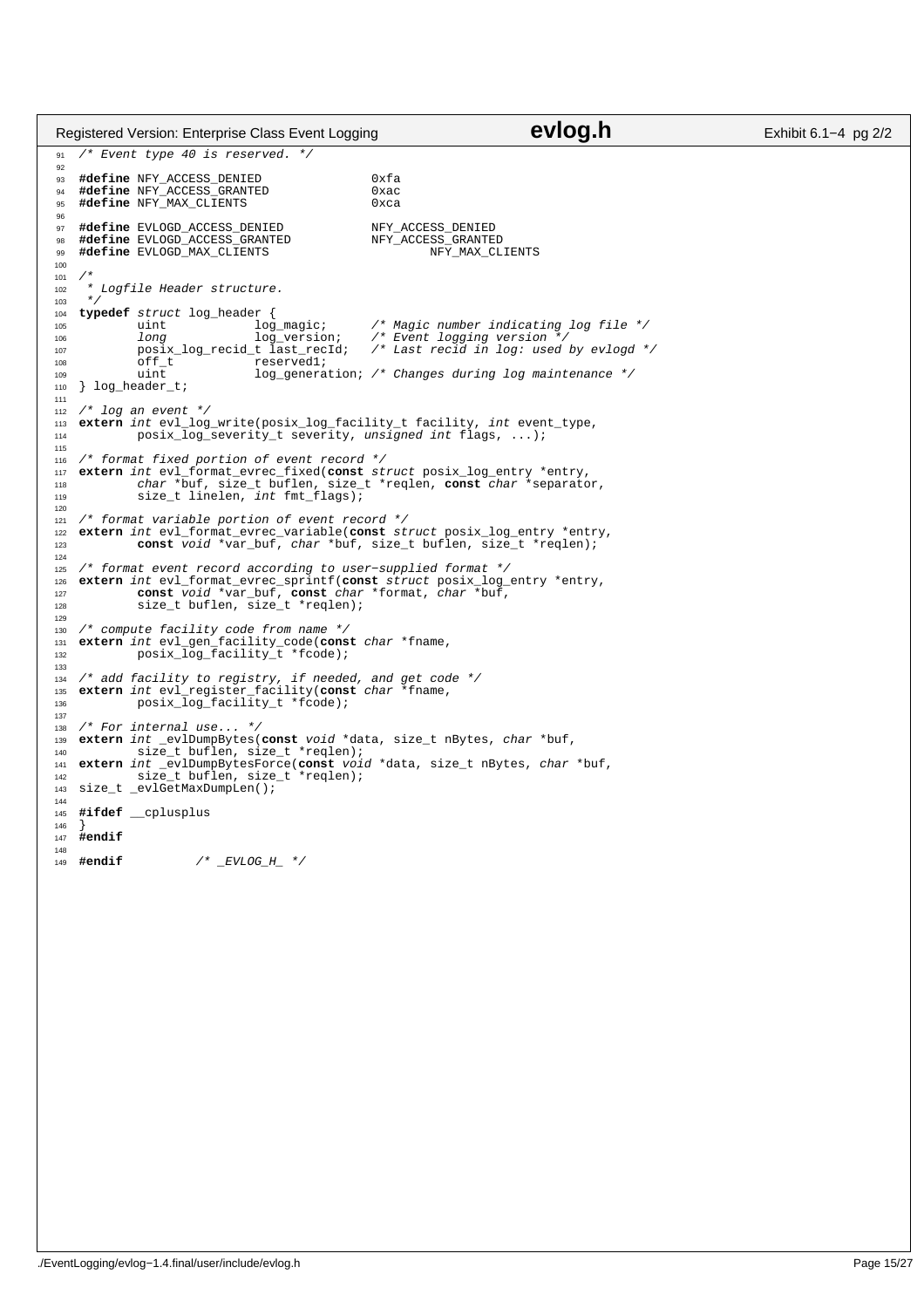```
/*
2 * Linux Event Logging for the Enterprise
<sup>2</sup><br>3 * Copyright (c) International Business Machines Corp., 2001<br>4 *
 4 *
\frac{5}{6}This library is free software; you can redistribute it and/or
 7 * modify it under the terms of the GNU Lesser General Public
8 * License as published by the Free Software Foundation; either
          version 2.1 of the License, or (at your option) any later version.
10<br>1111 * This library is distributed in the hope that it will be useful,
12 * but WITHOUT ANY WARRANTY; without even the implied warranty of
13 * MERCHANTABILITY or FITNESS FOR A PARTICULAR PURPOSE. See the GNU
14 * Lesser General Public License for more details.
15
16 * You should have received a copy of the GNU Lesser General Public
17 * License along with this library; if not, write to the Free Software
18 * Foundation, Inc., 59 Temple Place, Suite 330, Boston, MA 02111−1307 USA
19<br>2020 * Please send e−mail to lkessler@users.sourceforge.net if you have
21 * questions or comments.
22<br>23
         Project Website: http://evlog.sourceforge.net/
24<br>25* /
26
27 #ifndef _EVL_TEMPLATE_H_
28 #define _EVL_TEMPLATE_H_
29
30 #include <sys/types.h>
31 #include <stdio.h>
32 #include <unistd.h>
33 #include <pthread.h>
34 #include <sys/stat.h><br>35 #include <wchar.h>
35 #include <wchar.h>
36 #include "posix_evlog.h"
37 #include "posix_evlsup.h"
38 #include "evl_list.h"
39
40 /*
41 * A template contains the following sections:
42 * − imports and typedefs
43 * − header (with facility/event_type or struct name)
44 * − attributes (const and record attributes are stored in a single list)
      45 * − formatting section
\frac{46}{47}<sup>47</sup> * Imports and typedefs are stored in global lists, because they are of file<br><sup>48</sup> * scope. The rest of the info is stored as part of struct template
* scope. The rest of the info is stored as part of struct _template<br>* (= template t = evl template t).
49 *(= \text{template}_t = \text{evl}_\text{template_t}).\star51
52 #define EVL_ATTRSTR_MAXLEN (8*1024)
    53 #define EVL_DEFAULT_EVENT_TYPE EVL_INVALID_EVENT_TYPE
54
55 #ifdef __cplusplus
56 extern "C" {
57 #endif
58
59 /*
\frac{60}{60} * An attribute (tmpl_attribute_t = evl_attribute_t) has the following
61 * components:
62 \times + - \text{type}<br>63 \times - \text{name}63 * - name<br>64 * - opti64 * − optional dimension or bit−field width
65 * − value (provided by an initializer, if it's a const attribute)
66 * − optional format
67 6868 * A typedef also has most of these components, and so it is represented
        using the same data structure, but with a flag of EVL_ATTR_TYPEDEF.
7071
72 /*** ATTRIBUTE TYPE ***/
73
74 typedef enum tmpl_base_type {<br>75 TY_NONE, 76 TY_CHAR, 76 78 T^275 TY_NONE, /* absence of value */
76 TY_CHAR, /* signed char, actually */
77 TY_UCHAR,<br>78 TY_SHORT,
78 TY_SHORT<br>79 TY_USHORT
                79 TY_USHORT,
80 TY_INT,<br>81 TY_UINT,
82 TY_LONG,<br>83 TY_ULONG
83 TY_ULONG<br>84 TY_LONGLO
84 TY_LONGLONG<br>
85 TY III.ONGLON
85 TY_ULONGLONG,
86 TY_FLOAT,
87<br>
\begin{array}{cc}\n & & \text{TY\_DOUBLE} \\
\text{88} & & \text{TY\_DOUBL} \\
\end{array}88 TY_LDOUBLE,<br>89 TY_STRING.
                TY_STRING,
Registered Version: Enterprise Class Event Logging evl_template.h Exhibit 6.1–5 pg 1/6
```
90 TY WCHAR,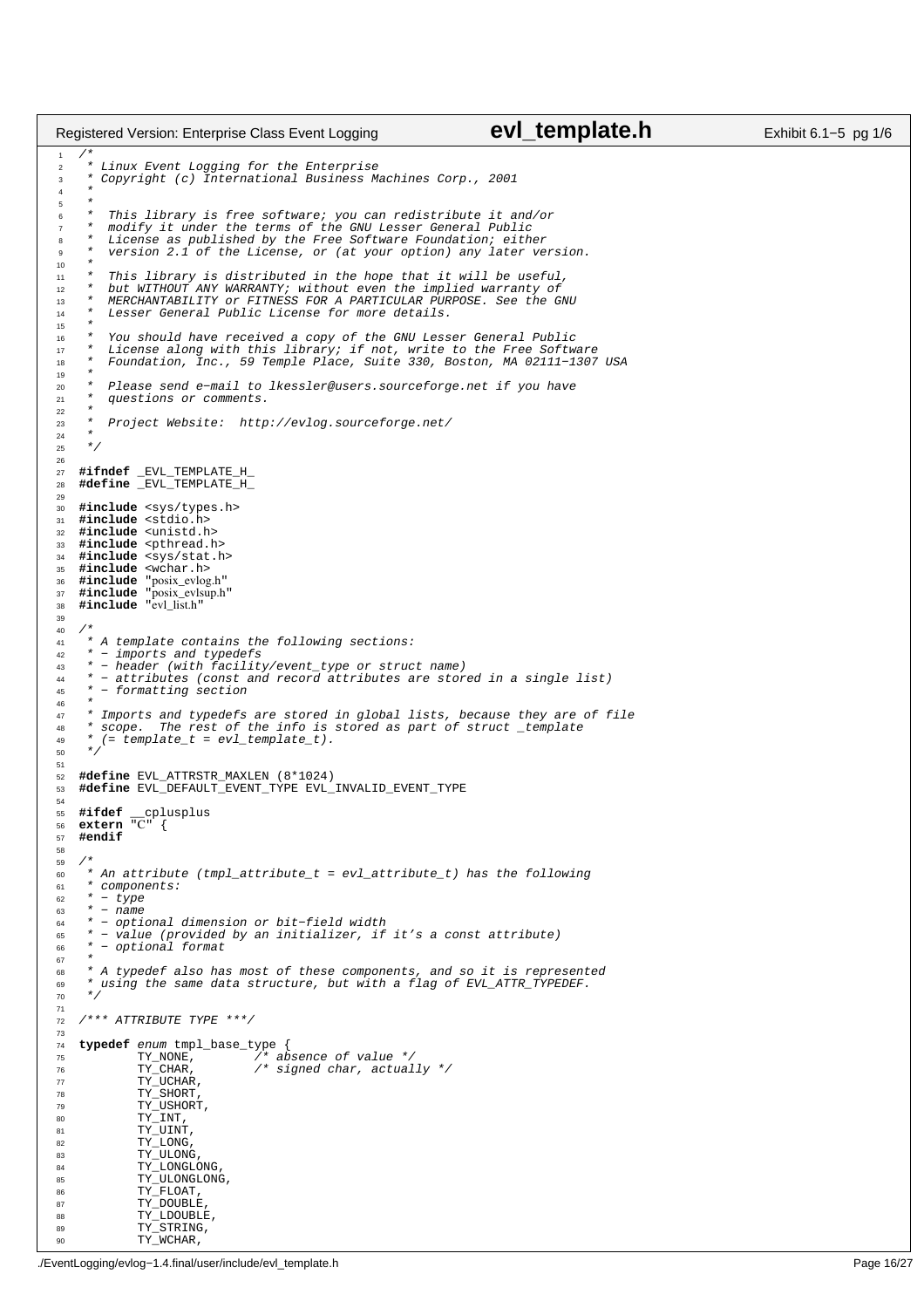```
91 TY_WSTRING,
<sup>92</sup> TY_ADDRESS,
93 TY_STRUCT,<br>
94 TY_PREFIX3
                   TY_PREFIX3,<br>TY_LIST,<br>TY_STRUCTNAME,
 95 TY_LIST, /*for arrays of structs, and when parsing initializers*/
96 TY_STRUCTNAME, /* converted to TY_STRUCT after lookup */
96 TY_STRUCTNAME, \gamma converted to TY_STRUCT after lookup *<br>97 TY_TYPEDEF \gamma type name better be a typedef name */
98 } tmpl_base_type_t;
99
100 / *<br>101 *101 * NOTE: For an attribute of type struct, att−>ta_type−>u.st_template
102 * points to the struct's master template, and att−>ta_value.val_struct
103 * will point to a clone when the attribute is populated.
104 + /105
106 typedef struct tmpl_data_type {
107 tmpl_base_type_t tt_base_type;
108 union {
109 char *st_name; /* Use this... */<br>
110 struct _template *st_template; /* ... to find this. */<br>
20 char *td_name; /* typedef name */
112 }<br>113 } tmpl_data_type_t;        u;
114
115 typedef struct tmpl_prefix3 {
116 unsigned short p3_size;
117 unsigned char p3_format;
118 } tmpl_prefix3_t;
119
120 /*** ATTRIBUTE DIMENSION ***/
121
122 typedef enum tmpl_dimension_type {
123 TMPL_DIM_NONE, /* no dimension −− defaults to 1 */
124 THE LATTLINUME \begin{array}{ccc} \cdots & \cdots & \cdots & \cdots & \cdots \end{array}<br>124 TMPL_DIM_CONST, \qquad \qquad /* \text{ explicit dimension in template } \neq / \text{125}<br>125 TMPL_DIM_IMPLIED, \qquad \qquad /* \text{ e.g., int x[] = } \{1,2,3\} \text{; } * \neq \text{125} \}125 TMPL_DIM_IMPLIED, /* e.g., int x[] = {1,2,3}; */
126 TMPL_DIM_REST, /* remainder of record */
127 TMPL_DIM_ATTR, \begin{array}{ccc} & \nearrow & \star \text{ another attribute holds dimension;} & \star \neq & \\ & \searrow & \searrow & \text{u\_attribute points to it } \star \neq & \\ \end{array}129 TMPL_DIM_ATTNAME, /* ditto, except u_attname is its name */
130 TMPL_DIM_PREFIX3, /* 3−byte prefix holds array size */
131 TMPL_DIM_BITFIELD /* td_dimension=nbits */
132 } tmpl_dimension_type_t;
133
134 /*135 * Overloading "dimension" to include bit−fields is sort of bizarre.
136 * This was done mostly because the dimension info and the bit−field info
137 * occupy the same part of the attribute statement.
138 * A bit−field's width (in bits) is stored in td_dimension.
139<br>140
140 typedef struct tmpl_dimension {<br>141 tmpl_dimension_type_t td_type;
142 int td_dimension; /* explicit or computed */
143 int td_dimension2; /* set when populated */
144 union {
145 struct tmpl_attribute *u_attribute; /* TMPL_DIM_ATTR */
146 struct tmpl_prefix3 u_prefix3; /* TMPL_DIM_PREFIX3 */
146 char \frac{m}{2} char *u_attname; /* may become TMPL_DIM_ATTR */<br>147 char *u_attname; /* may become TMPL_DIM_ATTR */<br>148 }
148 } u;
149 } tmpl_dimension_t;
150
151 /*** ATTRIBUTE VALUE ***/
152
153 typedef union tmpl_value {
                   11 long values and values and values of the values of the values of the values of something \frac{1}{100} values \frac{1}{100} values \frac{1}{100} the values of something \frac{1}{100} the values of something \frac{1}{100} the valu
155 unsigned long val_ulong; /* also uchar, ushort, uint */
156 void *val_address; /* address of something */
157 double val_double;<br>158 long double;<br>158 long double;<br>158 long double;
158 long double val_longdouble;<br>159 long long<br>159 val longlong;
159 long long val_longlong;
160 unsigned long long val_ulonglong;
161 struct _template<br>
162 char
                   \begin{array}{lll} \mathit{long\;double} & & \mathit{val\_language} \mathit{blue} \\ \mathit{long\;long} & & \mathit{val\_long} \mathit{long} \\ \mathit{unsigned\;long} & & \mathit{val\_sum} \\ \mathit{struct\_template} & & * \mathit{val\_struct} \\ \mathit{char} & & * \mathit{val\_string} \\ \mathit{wchar\_t} & & * \mathit{val\_wstring} \end{array}163 wchar_t *val_wstring;<br>164 void *val_arrav;
                   void *val_array;<br>evl_list_t *val_list;
165 evl_list_t *val_list; /* used during parsing */
166 } tmpl_value_t;
167
168 /*** ATTRIBUTE FORMAT ***/
169
170 /* An attribute's format specification */<br>171 typedef enum tmpl att fmt type {
     typedef enum tmpl_att_fmt_type {<br>TMPL_AFS_DEFAULT,
172 THE AFS DEFAULT, \overline{y} are the specified */<br>173 TMPL_AFS_TBD, \overline{y} /* Format specified; need
173 TMPL_AFS_TBD, /* Format specified; needs analysis */
174 TMPL_AFS_ISD,<br>174 TMPL_AFS_SCALAR, \frac{1}{3} /* Scalar attribute; format specified */<br>176 TMPL_AFS_DUMP, \frac{1}{3} /* \frac{2}{3} */<br>176 TMPL_AFS_BITMAP, \frac{1}{3} /* \frac{2}{3} */
175 TMPL_AFS_DUMP, /* %t */
176 TMPL_AFS_BITMAP, /* %b */
177 TMPL_AFS_VALNM, / /* \frac{8\nu}{\nu} //<br>178 TMPL_AFS_VALNM, /* \frac{8\nu}{\nu} /* \frac{4\nu}{\nu}178 TMPL_AFS_ARRAY, /* Array of scalars, no %I. () stripped */
179 TMPL_AFS_IZARRAY, /* Array with %I and/or %Z */
180 TMPL_AFS_CHARRSTR /* Array of [u]char formatted with %s */
Registered Version: Enterprise Class Event Logging evl_template.h Exhibit 6.1–5 pg 2/6
```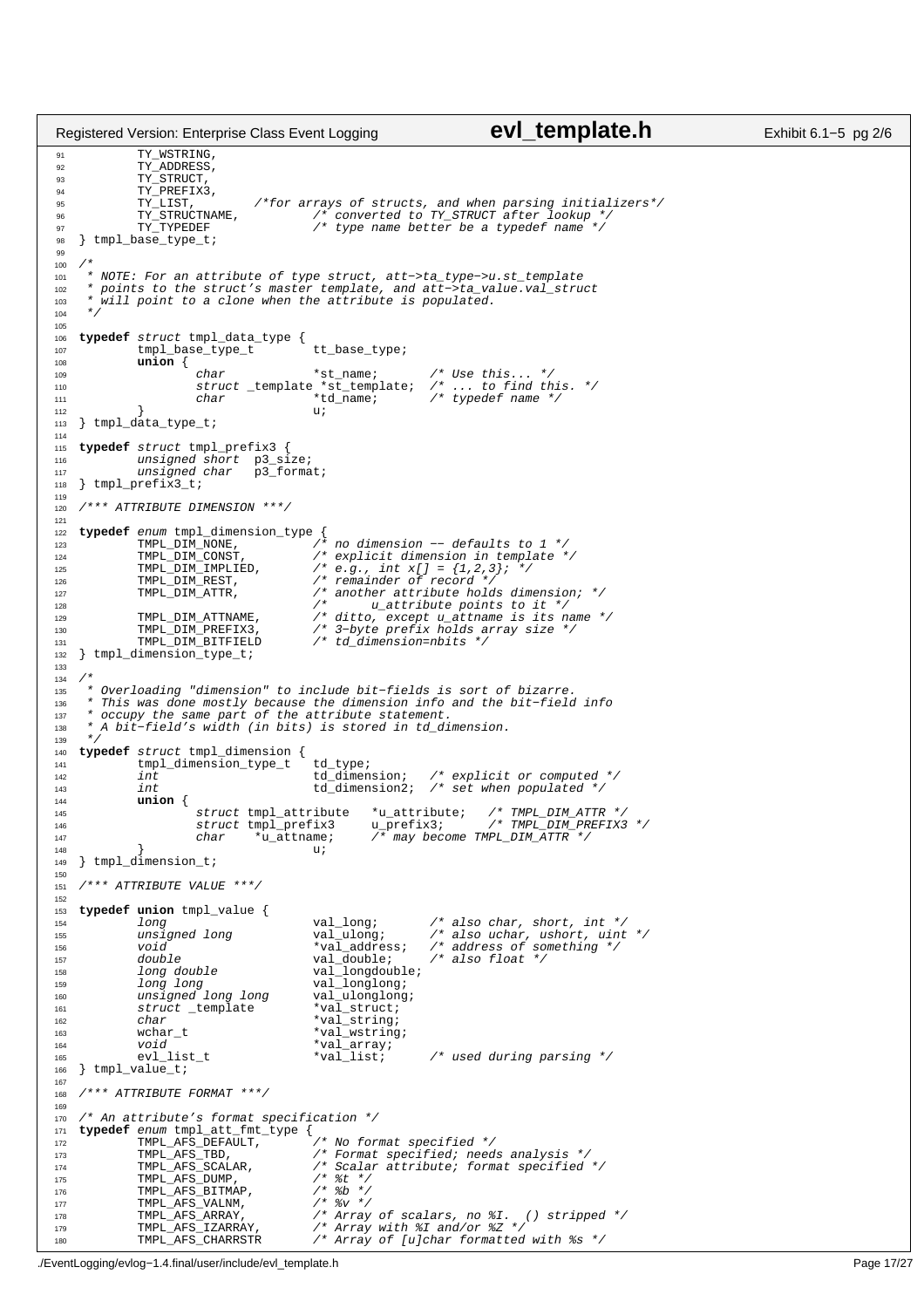```
181 } tmpl_att_fmt_type_t;
182
183<br>184
      * Value matches if ((val & bm_1bits) == bm_1bits) & & (val & bm_0bits) == 0).185 * For %v, we just test val == bm_1bits.
186
187 typedef struct tmpl_bitmap {
188 1ong bm_1bits; /* bit=1 -> must be 1 in matching val */<br>189 1ong bm_0bits; /* bit=1 -> must be 0 in matching val */
189 long bm_0bits; /* bit=1 -> must be 0 in matching val */200 char *bm_name;<br>191 } tmpl bitmap t;
    } tmpl_bitmap_t;
192
<sup>193</sup> typedef struct tmpl_att_format {<br><sup>194</sup> tmpl_att_fmt_type_t af_type;
194 tmpl_att_fmt_type_t af_type;<br>
195 int af_shared;<br>
196 char *af_format;
195 int af_shared; /* shared with typedef */
196 char *af_format; /* TBD, SCALAR, ARRAY, IZARRAY*/
197 char the state of the state of the state of the state of the state of the state of the state of the state of the state of the state of the state of the state of the state of the state of the state of the state of the s
198 * elements when displayed */
199 union {
200 tmpl_bitmap_t *u_bitmaps; /* BITMAP, VALNM */
201 char u_izorder[3]; /* e.g., Z, IZ, IS, SI, ZI */
202 \qquad } u;
203 } tmpl_att_format_t;
204
205 /*** ATTRIBUTE ***/
206
207 /* Attribute flags *,
208 #define EVL_ATTR_EXISTS 0x1<br>209 #define EVL ATTR_CONST 0x2
209 #define EVL_ATTR_CONST 0x2<br>210 #define EVL ATTR BITFIELD 0x4
    #define EVL_ATTR_BITFIELD<br>#define EVL ATTR CLONE
211 #define EVL_ATTR_CLONE 0x8 /* not shared with master template */<br>212 #define EVL_ATTR_CLONE 0x10 /* a typedef, not an attribute */
                                                            <sup>/*</sup> a typedef, not an attribute */
213
214 typedef struct tmpl_attribute {
215 const char *ta_name;
216 tmpl_data_type_t *ta_type;
217 tmpl_dimension_t *ta_dimension;
218 tmpl_att_format_t ta_format;
218 \text{tmpl}\_ \text{att}\_ \text{format}\_ \text{ta}\_ \text{format};<br>
219 size_t ta_offset; /* from start of record */<br>
220 tmpl_value_t ta_value;
               tmpl_value_t ta_value;<br>unsigned int ta_flags;
<sup>221</sup> unsigned int<br><sup>222</sup> int
222 int \overline{\phantom{a}} ta_index;
223 } tmpl_attribute_t;
224
225 typedef tmpl_attribute_t evlattribute_t;
226
---<br>227 /* User-visible info about an attribute */<br>228 typedef struct evlatt info {
228 typedef struct evlatt_info {<br>229 unsigned int att_flags;       /* ta_flags */
230 const char that the temperature of the temperature of the temperature of the temperature of the temperature of the temperature of temperature \frac{1}{2} ta the temperature of temperature of temperature of temperature 
232 111 att_isarray; /* 1 if an array */<br>233 111 att_isarray; /* 1 if an array */
                233 int att_dimfixed; \overline{\phantom{a}} /* ta_dimension, sort of */<br>int att_dimpop; \phantom{a} /* ta_dimension2, sort of *
234 int \text{att\_dimpop}; \overline{A} ta_dimension2, sort of \overline{A} /* ta_dimension2, sort of \overline{A} /*
    } \verb|evlatt_info_t|;236
237 typedef struct tmpl_struct_ref {<br>238 const char *sr_path
238 const char *sr_path; /* struct's import path */
239 struct _template *sr_template; /* struct's template */
240 and the state of the state of the state of the state of the state of the state of the state of the state of the state of the state of the state of the state of the state of the state of the state of the state of the st
241 } tmpl_struct_ref_t;
242
243 /*** TEMPLATE HEADER ***/
244245 typedef enum tmpl_header_type {
246 TMPL_TH_EVLOG,
<sup>247</sup> TMPL_TH_TRACE,<br><sup>248</sup> TMPL TH STRUCT
               TMPL_TH_STRUCT
249 } tmpl_header_type_t;
250
251 typedef struct tmpl_header {
<sup>252</sup> tmpl_header_type_t th_type;<br><sup>253</sup> const char *th_desc
253 const char *th_description;
               union {
255 struct {
256 posix_log_facility_t evl_facility;<br>257 posix_log_facility_t evl_facility;<br>257
\frac{1}{258} int \frac{1}{258} evl_event_type;
258 } u_evl;
                           \frac{1}{2}struct {
260 int tra_major;
                                                 tra_minor;
262 \frac{1}{263} \frac{1}{263} \frac{1}{263} \frac{1}{263}263 struct {<br>264264 const char *st_name;<br>265 bustruct;
                           } u_struct;
266 \qquad \qquad \} u;
267 } tmpl_header_t;
268
269 /*** TEMPLATE ***/
Registered Version: Enterprise Class Event Logging evl_template.h Exhibit 6.1–5 pg 3/6
```
270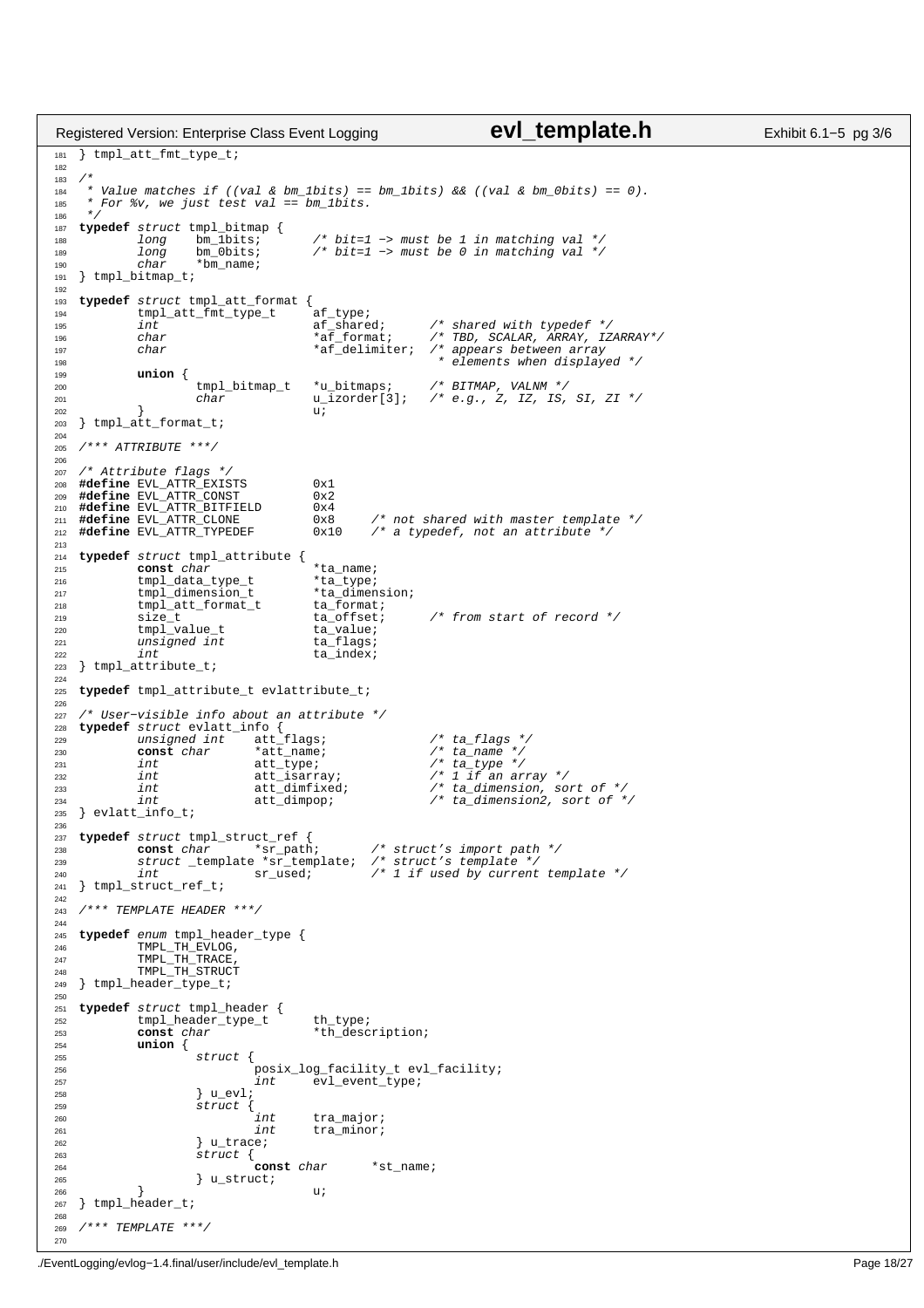```
271 /* Template flags */
272 #define TMPL_TF_POPULATED 0x1
273 #define TMPL_TF_FIXEDSIZE 0x2 /* not currently used */
274 #define TMPL_TF_ERROR 0x4<br>275 #define TMPL_TF_EATSALL 0x8<br>276 #define TMPL_TF_IMPORTED 0x1
275 #define TMPL_TF_EATSALL 0x8 /* Contains an [_R_] attribute */
276 #define TMPL_TF_IMPORTED 0x10 /* Created by _evlReadTemplate() */
277 #define TMPL_TF_ALIGNED 0x20 /* Padded like a C struct */
278
279 /* List of evl_fmt_segment */<br>280 typedef evl list t tmpl parsed
    typedef evl_list_t tmpl_parsed_fmt_t;
281
282<br>283
<sup>283</sup> * The device and inode number of a binary template file uniquely<br><sup>284 *</sup> identify an imported template. We use these rather than a pat
<sup>284</sup> * identify an imported template. We use these rather than a pathname<br>285 * herause there can be multiple paths (e.g. through symbolic links of
       * because there can be multiple paths (e.g., through symbolic links or
286 * through . and ..) to the same template file.<br>
287 */
      *288 typedef struct tmpl_context {
289 dev_t tc_device;
290 ino_t tc_inode;
291 } tmpl_context_t;
292
293 typedef struct _template {<br>294 /* Components of an un
294 /* Components of an unpopulated template */<br>295 tmpl_header_t tm_header;
                  tmpl_header_t
296 int tm_flags;
\begin{tabular}{ll} 297 & \hspace{1.5cm} \texttt{evl\_list\_t} & \hspace{1.5cm} \texttt{*tm\_atributes:} \\ \texttt{const} & \hspace{1.5cm} \texttt{char} & \hspace{1.5cm} \texttt{*tm\_format:} \end{tabular}298 const char the tormat; \frac{1}{299} tmplate file */<br>299 tmpl_parsed_fmt_t tm_parsed_format; /* 1, 2, 4, etc. */<br>300 short tm_alignment; /* 1, 2, 4, etc. */<br>201 short tm_minsize; /*gcc weirdness wrt bitfields*/
302 /* Additional components of a populated template */<br>303 size_t tm_data_size;
303 size_t tm_data_size;
304 const struct posix_log_entry *tm_entry; /* fixed part of event rec */
305 const void *tm_data; /* optional part */
306 posix_log_recid_t tm_recid; /* cross-check with tm_entry */<br>307 /* Master/clone information */<br>308 struct _template *tm_master; /* who we're cloned from */
309 int tm_ref_count; /* how many clones or other
310 * templates reference this */
311 #ifdef _POSIX_THREADS<br>312 pthread_mutex_t
312 pthread_mutex_t tm_mutex; /* protects ref count */
313 #endif
           \hspace{0.1cm} /* Stuff needed by import fussing. */<br> $\star \text{tm_name}$ ;
315 const char *tm_name; /* for lookup */
316 tmpl_context_t tm_context; /* Unique ID */
316 bmpl_context_t tm_context; /* Unique ID */<br>317 evl_list_t *tm_imports; /* Structs I import */
318 } template_t;
319
320 typedef template_t evltemplate_t;
321
322 /* Information about a data type. See the table early in template.c. */<br>323 typedef struct tmpl type info {
323 typedef struct tmpl_type_info {
324 char ti_size; /* in bytes */
324 char ti_align; /* from gcc's __alignof__ */<br>326 char ti_isScalar; /* from gcc's __alignof__ */
<sup>326</sup> char ti_isScalar;<br><sup>327</sup> char ti_isInteger
                                ti_isInteger;<br>har *ti_name;
328 const char<br>329 const char
                                             329 const char *ti_format; /* default format */
330 } tmpl_type_info_t;
331
332 /<br>333
333 \atop{333} * Stuff used in parsing...<br>334 \atop{84}\star /
335 typedef struct tmpl_type_and_value {<br>
\begin{array}{c}\n\text{336} \\
\text{438}\n\end{array} tw_type i \begin{array}{c}\n\text{439}\n\end{array}336 tmpl_base_type_t tv_type;<br>337 tmpl_value_t tv_value;
337 tmpl_value_t<br>338 } tmpl type and value
    \} tmpl_type_and_value_t;
339
<sup>340</sup> typedef struct tmpl_parser_context {<br>341 FILE *pc_errfile;<br>342 const char *pc_pathname;
341 FILE *pc_errfile; /* where to report errors *<br>342 const char *pc_pathname; /* the file we're parsing *
342 const char *pc_pathname; /* the file we're parsing */<br>343 int pc_lineno; /* lex's line number */
343 int pc_lineno; /* lex's line number */<br>344 int pc_lineno; /* lex's line number */<br>template_t *pc_template; /* the template under co
                                                                        344 the template under construction */<br>44 template under construction */
345 const char *pc_progname;<br>346 int pc_errors;
346 int int pc_errors; /* errors not yet hung on a template */
347 } tmpl_parser_context_t;
348
349 /* Under what circumstances is this template being imported? */<br>350 #define TMPL_IMPORT_EXPLICIT 1 /* import statement or compiled template */<br>351 #define TMPL_IMPORT_IMPLICIT 2 /* ref from attribute statement */
352 #define TMPL_IMPORT_BINARY 3 /* ref from binary template file */
353
354 extern int _evlTmplMgmtFlags;<br>355 #define TMPL_REUSE1CLONE<br>356 #define TMPL_LAZYDEPOP
355 #define TMPL_REUSE1CLONE 0x1 /* Reuse the same clone repeatedly */
356 #define TMPL_LAZYDEPOP 0x2 /* Don't depopulate on release */
357
358 #define evl_getLongAttVal(att) ((att)−>ta_value.val_long)
359 #define evl_getUlongAttVal(att) ((att)−>ta_value.val_ulong)
360 #define evl_getDoubleAttVal(att) ((att)−>ta_value.val_double)
Registered Version: Enterprise Class Event Logging evl_template.h Exhibit 6.1–5 pg 4/6
```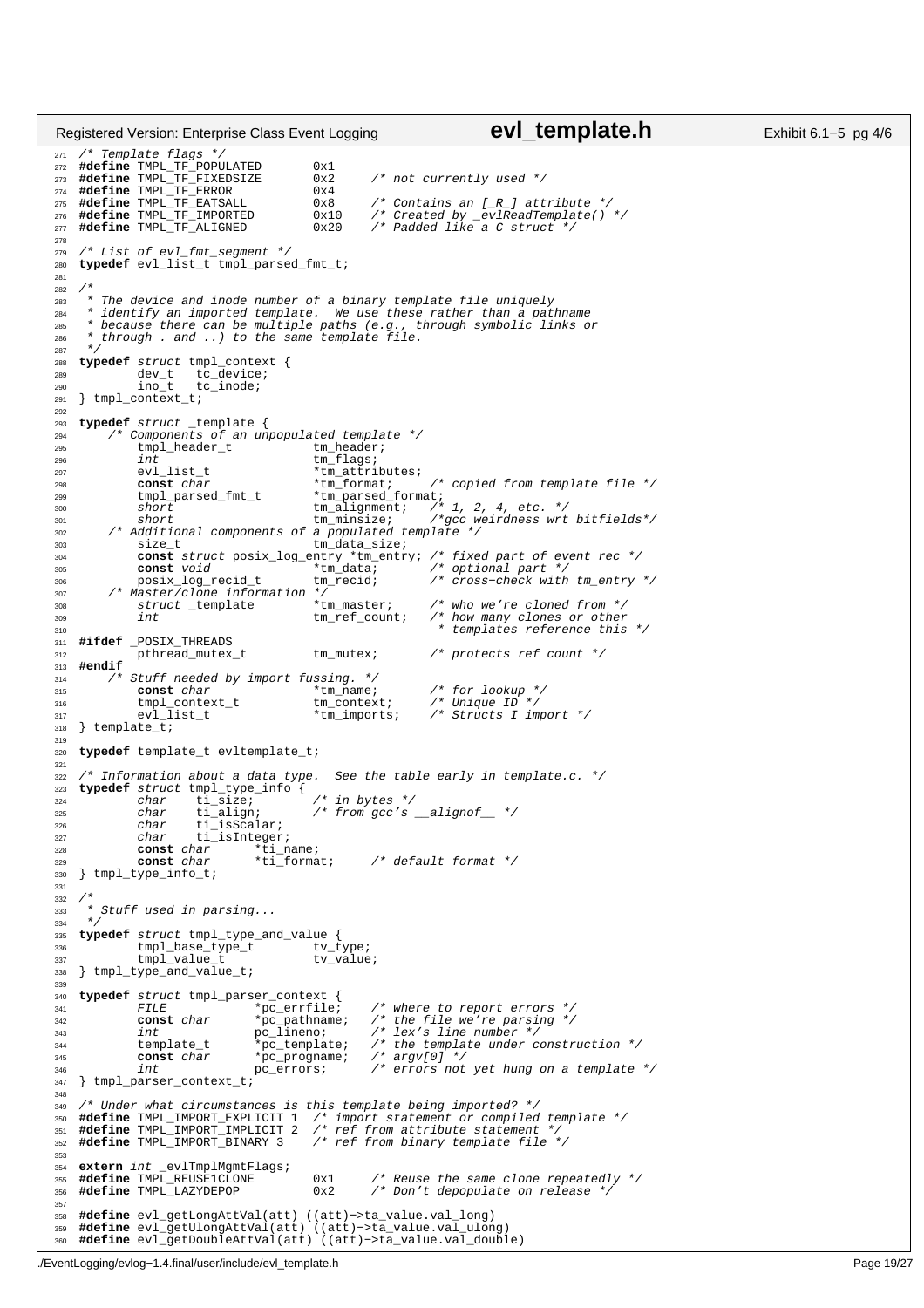```
361 #define evl_getLongdoubleAttVal(att) ((att)−>ta_value.val_longdouble)
362 #define evl_getLonglongAttVal(att) ((att)−>ta_value.val_longlong)
363 #define evl_getUlonglongAttVal(att) ((att)−>ta_value.val_ulonglong)
364 #define evl_getStringAttVal(att) ((att)−>ta_value.val_string)
365 #define evl_getAddressAttVal(att) ((att)−>ta_value.val_address)
366 #define evl_getArrayAttVal(att) ((att)−>ta_value.val_array)
367
368<br>369
369 * TODO: The macros in these next two sections don't adhere to the
370 * convention that all our externally visible symbols start with evl_
371 * or _evl or tmpl. We need to hide them behind an ifdef.
372<br>373
373 #define baseType(att) ((att)−>ta_type−>tt_base_type)
     374 #define isConstAtt(att) (((att)−>ta_flags & EVL_ATTR_CONST) != 0)
375 #define isClonedAtt(att) (((att)−>ta_flags & EVL_ATTR_CLONE) != 0)
376 #define attExists(att) (((att)−>ta_flags & EVL_ATTR_EXISTS) != 0)
377 #define isBitField(att) (((att)−>ta_flags & EVL_ATTR_BITFIELD) != 0)
378 #define isTypedef(att) (((att)−>ta_flags & EVL_ATTR_TYPEDEF) != 0)
     379 #define isArray(att) ((att)−>ta_dimension && !isBitField(att))
380 #define isStruct(att) (baseType(att) == TY_STRUCT)
     381 #define isIntegerAtt(att) (_evlTmplTypeInfo[baseType(att)].ti_isInteger)
382
383 #define isFixedSizeTmpl(tmpl) (((tmpl)−>tm_flags & TMPL_TF_FIXEDSIZE) != 0)
384 #define isPopulatedTmpl(tmpl) (((tmpl)−>tm_flags & TMPL_TF_POPULATED) != 0)
385 #define isMasterTmpl(tmpl) ((tmpl)−>tm_master == NULL)
386
387 /* template.c */
388 extern int evl_clonetemplate(evltemplate_t *master, evltemplate_t **clone);
389 extern int evl_populatetemplate(evltemplate_t *tmpl,<br>390 const struct posix log entry *entry const w
390 const struct posix_log_entry *entry, const void *buf);
391 extern int evl_depopulatetemplate(evltemplate_t *tmpl);
392 extern int evltemplate_getatt(const evltemplate_t *tmpl,
393 const char *attName, evlattribute_t **att);<br>394 extern int evltemplate getatts(const evltemplate t
     394 extern int evltemplate_getatts(const evltemplate_t *tmpl,
%% evlattribute_t *buf[], unsigned int bufatts, unsigned int *natts);<br>%% extern int evlatt_gettype(const evlattribute_t *att);<br>%% extern int evlatt_gettinfo(const evlattribute_t *att, evlatt_info_t *info);<br>%% extern in
401 const evltemplate_t **tmpl);
402
403 extern void _evlTmplSemanticError(const char *fmt, ...);<br>404 extern tmpl_type_info_t _evlTmplTypeInfo[];<br>405 extern void _evlTmplDprintf(const char *fmt, ...);<br>406 extern int _evlEndsWith(const char *s, const char *suf
408 extern template_t *_evlAllocTemplate();<br>408 extern template_t *_evlAllocTemplate();
409 extern void _evlFreeTemplate(template_t *t);
410 extern template_t *_evlMakeEvrecTemplate(posix_log_facility_t facility,<br>
int eventType, const char *description);<br>
and the extern template(const char *description);<br>
extern template(const char *structName,<br>
const
414 extern tmpl_data_type_t *_evlTmplAllocDataType();
415 extern tmpl_dimension_t *_evlTmplAllocDimension();
416 extern tmpl_type_and_value_t *_evlTmplAllocTypeAndValue();
417 extern tmpl_attribute_t *_evlTmplAllocAttribute();
418 extern int _evlTmplAddAttribute(template_t *tmpl, int constAttr,<br>tmpl_data_type_t *type, const char *name, tmpl_dimension_t *dim,<br>420 tmpl_type_and_value_t *val, char **format);<br>extern void_evlTmplAddFormatSpec(t
423 extern long _evlTmplGetValueOfIntegerAttribute(const tmpl_attribute_t *att);<br>424 extern tmpl attribute t * evlTmplFindAttribute(const template t *tmpl.
     424 extern tmpl_attribute_t *_evlTmplFindAttribute(const template_t *tmpl,
425 const char *name);
426 extern void _evlTmplWrapup(template_t *t);
427 extern void _evlTmplIncRef(template_t *t);
428 extern void _evlTmplDecRef(template_t *t);
429
430 / * tmplmgmt.c */431 extern int evl_parsetemplates(const char *source_filename,
                   evltemplate_t *template_list[], size_t listsize, size_t *ntemplates,
433 FILE *error_file, const char *prog_name);
434 extern int evl_writetemplates(const char *directory,
435 const evltemplate_t *template_list[], size_t listsize);
436 extern int evl_readtemplate(posix_log_facility_t facility, int event_type,
437 evltemplate_t **tmpl, int clone);
438 extern int evl_freetemplate(evltemplate_t *tmpl);
439 extern int evl_releasetemplate(evltemplate_t *tmpl);
440 extern int evltemplate initmgr(int flags);
441
442 extern template_t *_evlFindStructTemplate(const char *structName);
443 extern tmpl_struct_ref_t *_evlFindStructRef(const char *structPath);<br>444 extern int evlImportTemplateFromIdList(evl list t *list, int dotSta
444 extern int _evlImportTemplateFromIdList(evl_list_t *list, int dotStar);<br>445 extern template_t *_evlImportTemplate(const char *primaryDir,<br>446 extern const char *structPath, int purpose);<br>447 extern char *_evlGetP
448 extern tmpl_struct_ref_t *_evlTmplMakeStructRef(template_t *t,
449 const char *structPath);
450 extern char *_evlMakeDotPathFromList(evl_list_t *list);
Registered Version: Enterprise Class Event Logging evl_template.h Exhibit 6.1–5 pg 5/6
```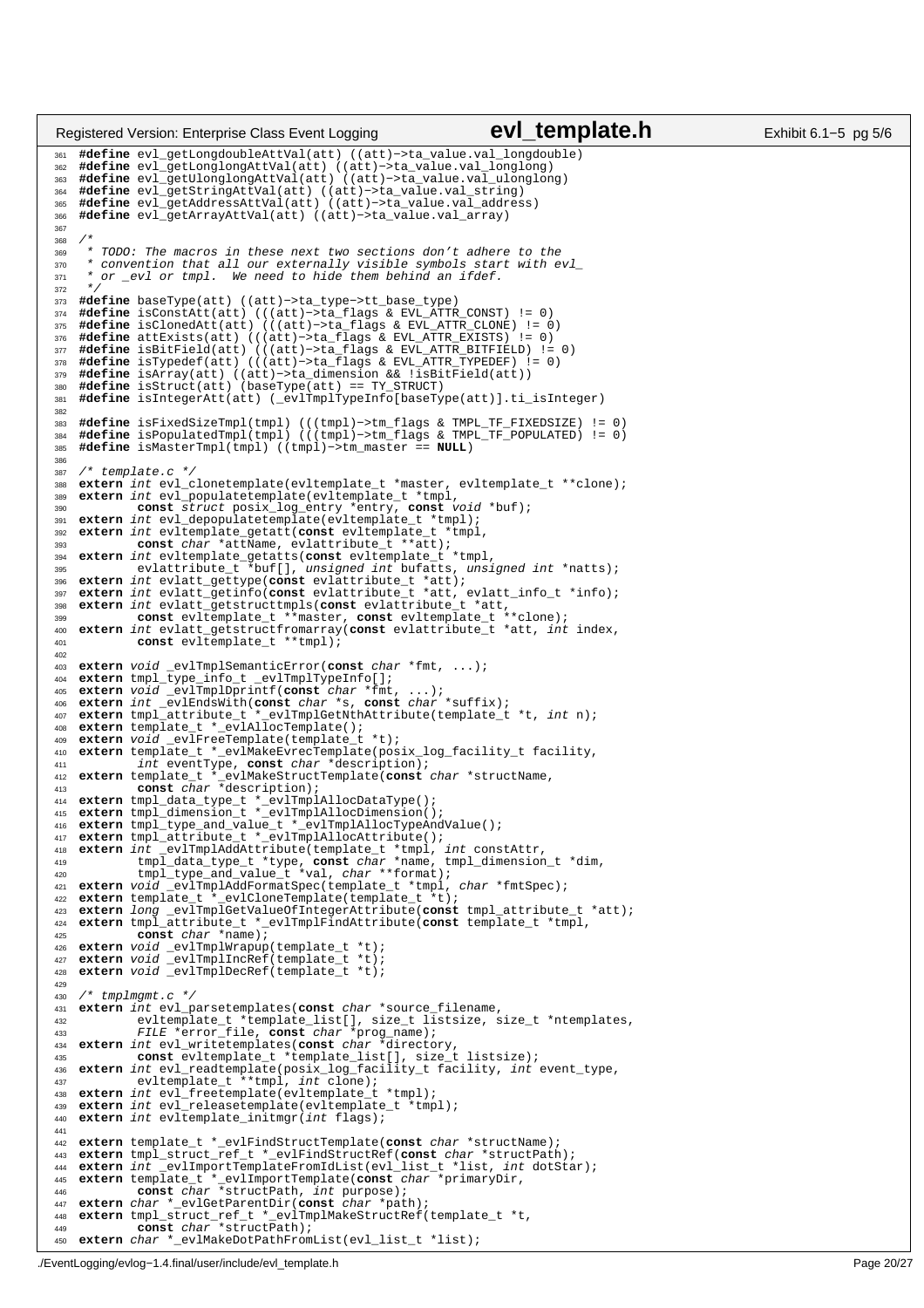## Registered Version: Enterprise Class Event Logging **evl\_template.h** Exhibit 6.1–5 pg 6/6

 <sup>452</sup> /\* tmplfmt.c \*/ **extern** int evlatt\_getstring(**const** evlattribute\_t \*att, *char* \*buf, size\_t buflen); size\_t buflen); <sup>455</sup> **extern** int evltemplate\_formatrec(**const** evltemplate\_t \*t, char \*buf, <sup>456</sup> size\_t buflen); **extern** evl\_list\_t \*\_evlTmplParseFormat(template\_t \*t, char \*fmtSpec); 459 extern int \_evlSpecialFormatEvrec(const struct posix\_log\_entry \*entry,<br>460 const void \*evBuf, const evltemplate\_t \*tmpl, const evl\_list\_t \*list,<br>461 char \*fmtBuf, size\_t fmtBufLen, size\_t \*reqLen); /\* bvfmt.c \*<br>464 **extern** tmpl <sup>464</sup> **extern** tmpl\_bitmap\_t \*\_evlTmplCollectVformat(char \*fmt, int vFmtOnly, char \*\*endFmt); **extern** tmpl\_bitmap\_t \*\_evlTmplCollectBformat(char \*fmt, int bFmtOnly, char \*\*endFmt); 466<br>467 /\* serial.c \*/<br> $468$  extern int \_ev <sup>468</sup> **extern** int \_evlWriteTemplate(**const** template\_t \*t, **const** char \*path); **extern** template\_t \*\_evlReadTemplate(**const** char \*path);  $471 / *$  tmplgram.  $y * /$  **extern** tmpl\_parser\_context\_t \*\_evlTmplGetParserContext(); **#ifdef** \_\_cplusplus } **#endif #endif** /\* \_EVL\_TEMPLATE\_H\_ \*/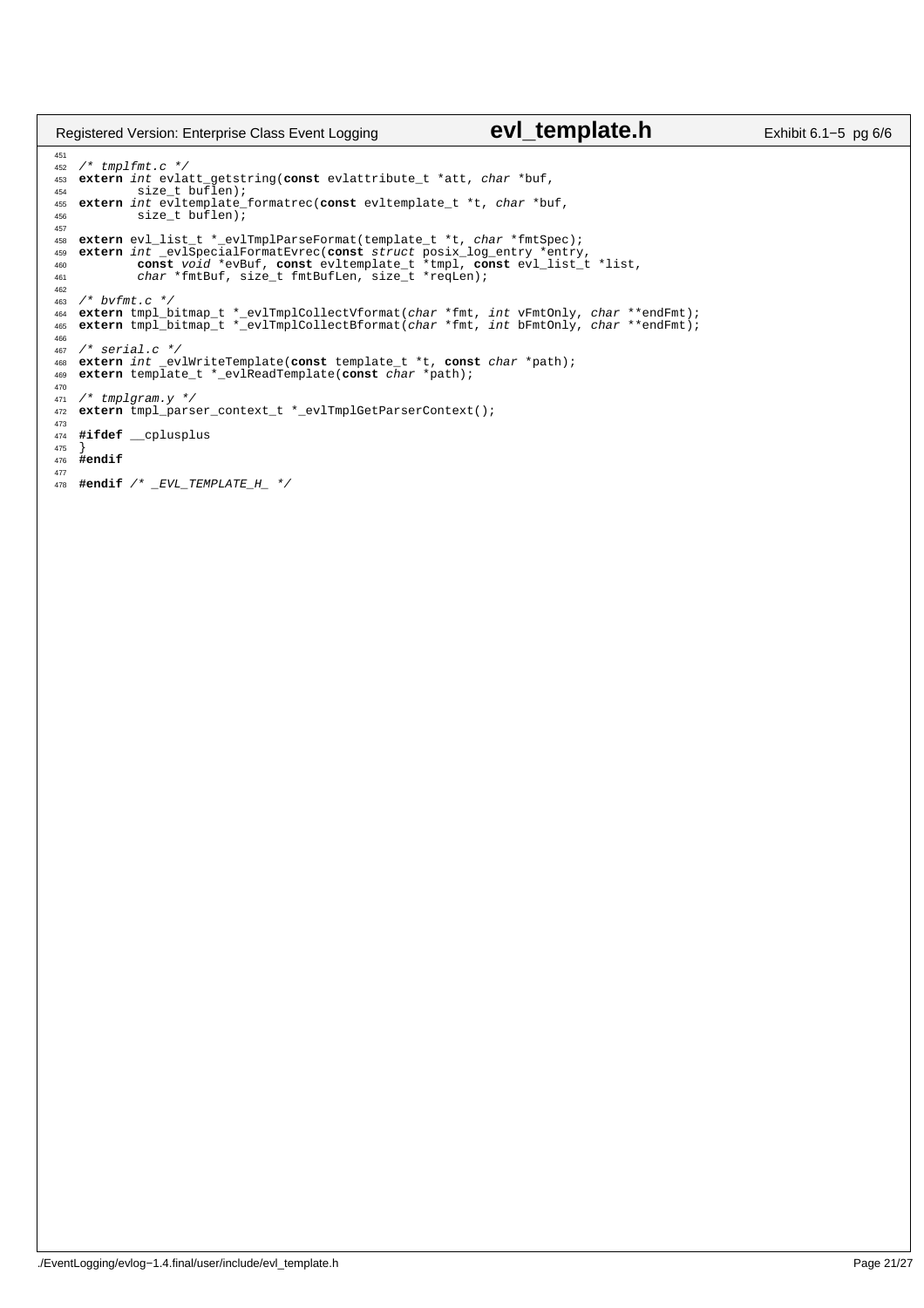```
/*
2 * Linux Event Logging for the Enterprise
<sup>2</sup><br>3 * Copyright (c) International Business Machines Corp., 2001<br>4 *
 4 *
\frac{5}{6}This library is free software; you can redistribute it and/or
 7 * modify it under the terms of the GNU Lesser General Public
8 * License as published by the Free Software Foundation; either
            version 2.1 of the License, or (at your option) any later version.
10<br>1111 * This library is distributed in the hope that it will be useful,
12 * but WITHOUT ANY WARRANTY; without even the implied warranty of
13 * MERCHANTABILITY or FITNESS FOR A PARTICULAR PURPOSE. See the GNU
14 * Lesser General Public License for more details.
15
 16 * You should have received a copy of the GNU Lesser General Public
17 * License along with this library; if not, write to the Free Software
18 * Foundation, Inc., 59 Temple Place, Suite 330, Boston, MA 02111−1307 USA
19<br>20
 20 * Please send e−mail to lkessler@users.sourceforge.net if you have
21 * questions or comments.
rac{22}{23}Project Website: http://evlog.sourceforge.net/
rac{24}{25}* /
26
 27 #ifndef _EVLOG_UTIL_H_
28 #define _EVLOG_UTIL_H_
29
 30 #include "posix_evlog.h"
31 #include "posix_evlsup.h"
32 #include "evl_list.h"
33
 34 #ifdef __cplusplus
35 extern "C" {
36 #endif
37
38 /* The components of a printf−style conversion spec */
 39 struct evl_parsed_format {
40 char fm_flags[10]; /* e.g., "#0" in "%#08x" */
 41 int fm_width; /* e.g., 2 in "%02d" */
42 int fm_precision; /* e.g., 2 in "%6.2f" */
 43 char fm_modifier[3]; /* e.g., "ll" in "lld" */
44 char fm_conversion; /* e.g., 'f' in "%6.2f" */
45 size_t fm_length; /* not counting % */
46 };
47
 48 typedef enum evl_fmt_segment_type {<br>49 EVL_FS_STRING, /* Ordinary text from the template */<br>50 EVL_FS_MEMBER, /* Member of event record header -- e.g., %uid% */<br>51 EVL_FS_ATTNAME, /* Name of an as-yet unknown attribut
 52 EVL_FS_ATTR, /* Pointer to non−standard attribute */
53 EVL_FS_ERROR /* Used to indicate a bad attribute spec */
54 } evl_fmt_segment_type_t;
55
 56 /* One segment of a parsed format string */
57 typedef struct evl_fmt_segment {
58 evl_fmt_segment_type_t fs_type;<br>59 char *fs_userfmt;
\begin{array}{lcl}\n\text{59} & \text{char} & - & - & \text{``fs_userfmt;} \\
\text{60} & \text{int} & \text{fs\_stringfmt;} & \text{/* format specified by user */} \\
\text{61} & \text{fs\_stringfmt;} & \text{/* 1 for } \text{fs} \text{''} \\
\end{array}/* 1 for ss */
61 union {
 62 char *fs_string; /* EVL_FS_STRING or EVL_FS_ERROR */
63 char *fs_attname; /* EVL_FS_ATTNAME */
\begin{array}{ccc} 64 & & & \end{array} ui
65 union {
 66 int fs_member; /* EVL_FS_MEMBER */
67 struct tmpl_attribute *fs_attribute; /* EVL_FS_ATTR */
68 } u2;
69 } evl_fmt_segment_t;
70
71<br>72
72 * This object defines a buffer that holds the result of formatting a template
 73 * or an individual attribute. fb_next starts at fb_buf, and advances through
74 * the buffer as strings are written to it −− usually via bprintf().
 75 */
76 typedef struct evl_fmt_buf {
 77 char *fb_buf; /* start of buffer */
78 char *fb_next; /* next value goes here */
79 char *fb_end; /* fb_buf + bufsz */
 80 int fb_oflow; /* 1 if we would have written past the end */
81 char fb_dummy[1]; /* used when caller gives us a null buffer */
\begin{array}{ll}\n\text{so} & \text{int} & \text{f}_D \text{of} \text{low}; \\
\text{B1} & \text{char} & \text{f}_D \text{down} \\
\text{B2} & \text{evl\_fmt\_buf\_t};\n\end{array}83
84 /* format.c */<br>85 extern int ev
 85 extern int _evlParseFmtConvSpec(const char *fmt, struct evl_parsed_format *pf);
86 extern int _evlValidateAttrFmt(const char *fmt, struct evl_parsed_format *pf,
87 int maxWidth);<br>88 extern evl_fmt_segment
88 extern evl_fmt_segment_t *_evlAllocFormatSegment();<br>89 extern void evlFreeParsedFormat(evl list t *pf);
 89 extern void _evlFreeParsedFormat(evl_list_t *pf);
90 extern evl_list_t *_evlParseFormat(char *fmt, int allowNonStdAtts,
Registered Version: Enterprise Class Event Logging evidence Countries Class Exhibit 6.1–6 pg 1/2
```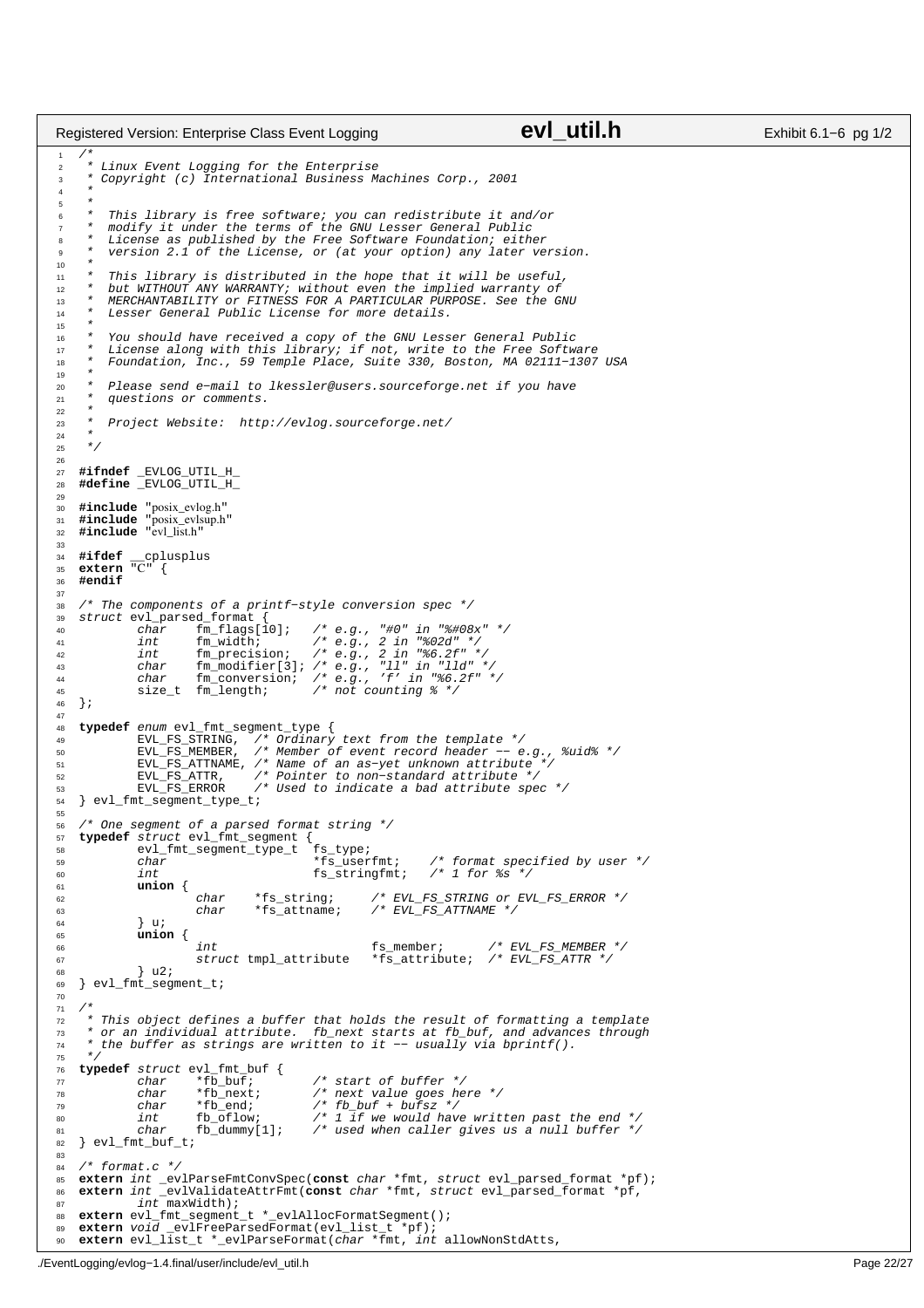## Registered Version: Enterprise Class Event Logging **evidence Case Constant Constantine Constant** Exhibit 6.1−6 pg 2/2

% char \*\*errMsg);<br>% extern *char* \*\_evlAllocateFmtBuf(**const** evl\_list\_t \*head, size\_t \*bufsz);<br>% extern void \_evlSprintfMember(evl\_fmt\_buf\_t \*s, **const** *char* \*fmt, *int* member,<br>% const struct posix\_log\_entry \*entry); 95  $96$  /\* fmtbuf.c \*/ 97 extern evl\_fmt\_buf\_t \*\_evlMakeFmtBuf(char \*buf, size\_t bufsz);<br>98 extern void \_evlFreeFmtBuf(evl\_fmt\_buf\_t \*f);<br>99 extern void \_evlBprintf(evl\_fmt\_buf\_t \*f);<br>100 extern void \_evlDumpBytesToFmtBuf(const void \*buf, size\_t 102  $1*$  facreg.c  $*/$ 104 extern posix\_log\_facility\_t \_evlGetFacCodeByCIName(const char \*name,<br>105 extern const char \*=evlFacilityRegistry \*facReg);<br>106 extern const char \*=evlGetFacNameByCode(posix\_log\_facility\_t facNum,<br>107 evlFacilityRegistr 109 <sup>110</sup> **#ifdef** \_\_cplusplus <sup>111</sup> }  $112 \text{ } \text{Hendif}$ 113 <sup>114</sup> **#endif** /\* \_EVLOG\_UTIL\_H\_ \*/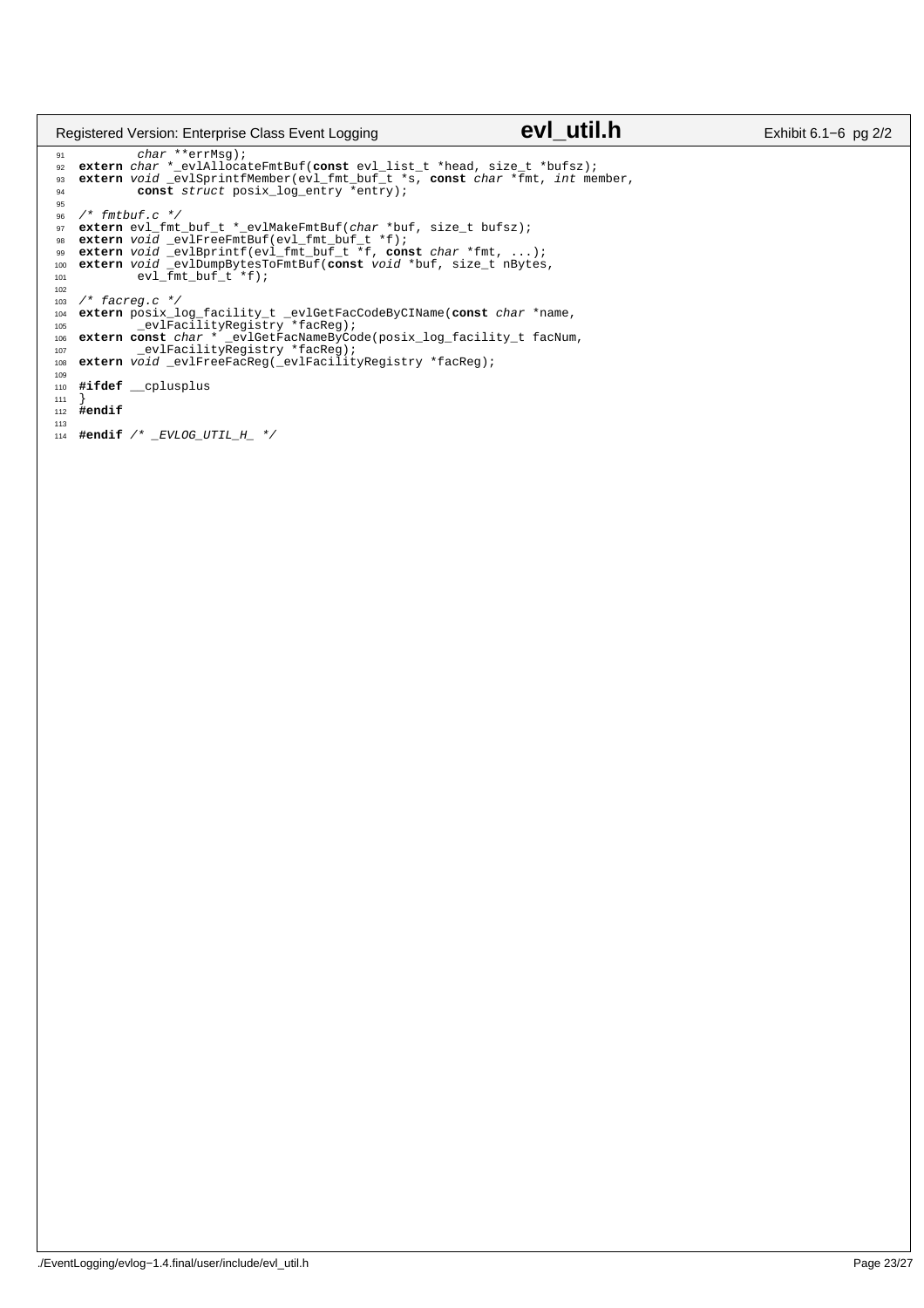```
/*
2 * Linux Event Logging for the Enterprise
<sup>2</sup><br>3 * Copyright (c) International Business Machines Corp., 2001<br>4 *
 4 *
\frac{5}{6}This library is free software; you can redistribute it and/or
7 * modify it under the terms of the GNU Lesser General Public
8 * License as published by the Free Software Foundation; either
         version 2.1 of the License, or (at your option) any later version.
10<br>1111 * This library is distributed in the hope that it will be useful,
12 * but WITHOUT ANY WARRANTY; without even the implied warranty of
13 * MERCHANTABILITY or FITNESS FOR A PARTICULAR PURPOSE. See the GNU
14 * Lesser General Public License for more details.
15
16 * You should have received a copy of the GNU Lesser General Public
17 * License along with this library; if not, write to the Free Software
18 * Foundation, Inc., 59 Temple Place, Suite 330, Boston, MA 02111−1307 USA
19<br>2020 * Please send e−mail to lkessler@users.sourceforge.net if you have
         questions or comments.
rac{22}{23}Project Website: http://evlog.sourceforge.net/
24<br>25* /
26
27 #define LOG_LOGMGMT (12<<3) /* this facility defined by POSIX, but not syslog */
28 #ifndef _POSIX_EVLOG_H_
29 #define _POSIX_EVLOG_H_
30<sup>31</sup> #include <sys/types.h><br>32 /* For sigevent */
       For sigevent
33 #include <signal.h><br>34 /* For facility (e.
34 /* For facility (e.g., LOG_KERN) and severity (e.g., LOG_EMERG) codes */<br>35 \#include syslog.h>
35 #include <syslog.h>
36 /* For va_list */
37 #include <stdarg.h>
38
39 #ifdef __cplusplus<br>40 extern "C" {
40 extern "C" {
41 #endif /* __cplusplus */
42
43 #ifdef _POSIX_THREADS
44 #include <pthread.h>
    45 #endif
46 #include <linux/evl_log.h>
47
48 /* Treat a log descriptor like a file descriptor for now. */
49 typedef struct _log_description *posix_logd_t;
50
51 /* Member selectors for posix_log_entry, for use by posix_log_memtostr */
52 #define POSIX_LOG_ENTRY_DATA 0 /* variable−length data */
53 #define POSIX_LOG_ENTRY_RECID 1
54 #define POSIX_LOG_ENTRY_SIZE 2
    55 #define POSIX_LOG_ENTRY_FORMAT 3
56 #define POSIX_LOG_ENTRY_EVENT_TYPE 4
    57 #define POSIX_LOG_ENTRY_FACILITY 5
58 #define POSIX_LOG_ENTRY_SEVERITY 6
    59 #define POSIX_LOG_ENTRY_UID 7
60 #define POSIX_LOG_ENTRY_GID 8
<sup>61</sup> #define POSIX_LOG_ENTRY_PID<br><sup>62</sup> #define POSIX LOG_ENTRY_PGRP   10
62 #define POSIX_LOG_ENTRY_PGRP 10
63 #define POSIX_LOG_ENTRY_TIME 11
    64 #define POSIX_LOG_ENTRY_FLAGS 12
65 #define POSIX_LOG_ENTRY_THREAD 13
66 #define POSIX_LOG_ENTRY_PROCESSOR 14
67
68 /* Query purpose flags */
69 #define POSIX_LOG_PRPS_NOTIFY 0x1
70 #define POSIX_LOG_PRPS_GENERAL 0x2
71 #define POSIX_LOG_PRPS_SEEK (POSIX_LOG_PRPS_GENERAL)
72 #define EVL_PRPS_TEMPLATE 0x4
73 #define EVL_PRPS_RESTRICTED 0x8
74 #define POSIX_LOG_PRPS_MASK 0xf
75
76 struct node;
77
78 typedef struct _posix_log_query {<br>
79 int qu_purpose;
                                     %\frace{\mumb{\sqmath}}}\purpose; /* NOTIFY, SEEK, etc. */<br>*qu_expr; /* Saved copy of the que.<br>*qu_tree; /* Parse tree */
80 char *qu_expr; /* Saved copy of the query expr */
81 struct node *qu_tree; /* Parse tree */
82 struct evl_nonStdAtts *qu_nonStdAtts; /* Non−standard attributes. */
   83 } posix_log_query_t;
84
85
86 #define POSIX_LOG_ONCE_ONLY 0x01
87 #define POSIX_LOG_SEND_RECID 0x02
88 #define POSIX_LOG_SEND_SIGVAL 0x04<br>89 #define POSIX LOG NFY MASK 0x07
    #define POSIX_LOG_NFY_MASK
90
Registered Version: Enterprise Class Event Logging posix evlog.h Exhibit 6.1−7 pg 1/3
```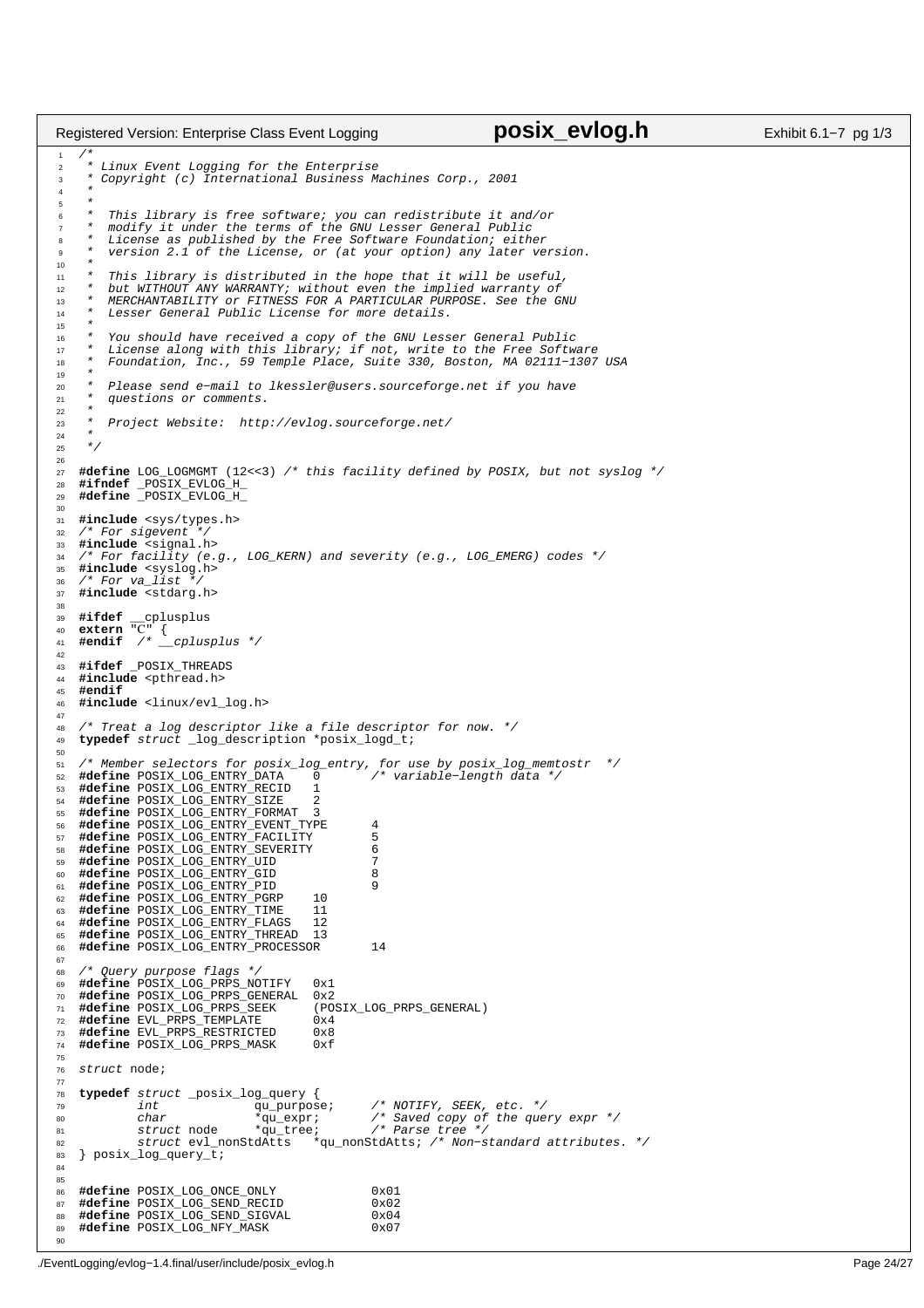```
91 #define POSIX_LOG_NFY_DISABLED 0x08
92 #define POSIX_LOG_ACTION_PERSIST 0x16
93
94 #define POSIX_LOG_NFY_PENDING_REMOVE 0x512
95
96 #define SI_EVLOG SI_QUEUE
97 typedef size_t posix_log_notify_t;
98<br>99
99 * These are the types of messages that can be sent between the client (a
<sup>100</sup> * process that has called posix_log_notify_add_ex()) and the server (the * notification daemon).
        notification daemon).
102<br>103
<sup>103</sup> typedef enum _nfyMsgType {<br>
<sup>104</sup> mmtNewRequest,<br>
<sup>105</sup> mmtGetRequestStatus,
104 104 nmtNewRequest, \frac{1}{105} /* new notification request */<br>105 nmtCetPequestStatus /* qet status of notification request
                                              10<sup>2</sup> nm 10<sup>2</sup> nm 10<sup>2</sup> notification request */
106 nmtRmRequest, /* remove notification request */
107 nmtRequestStatus /* response to client requests */
108 } notifyMsgType_t;
109
110<br>111* The status of a notification request.
112<br>113
113 typedef enum _nfyRqStatus {
114 114 nrsEnabled, \frac{1}{115} /* Request has been accepted by server. */<br>115 nrsDisabled. /* Once-only request has been satisfied */
115 nrsDisabled, /* Once-only request has been satisfied */<br>116 /* by the server, but not removed by the */<br>117 /* client. */
118 118 nrsRemoved, \frac{1}{8} are \frac{1}{8} request has been removed at client's request. */<br>119 nrsNoRequest /* Request not found by server */
119 nrsNoRequest \frac{1}{20} here is \frac{1}{20} here is \frac{1}{20} here is \frac{1}{20} here is \frac{1}{20} here is \frac{1}{20} here is \frac{1}{20} is \frac{1}{20} is \frac{1}{20} is \frac{1}{20} is \frac{1}{20} is \frac{1}{20} is \frac{1}{} nfyRqStatus_t;
121
122123 * The header of a message between client and server.
124<br>125125 typedef struct _nfyMsgHdr {
                          -<br>nhMsqType;"
127 posix_log_notify_t nhReqHandle;<br>128 1nt nhStatus;
128 int nhStatus;<br>129 hfyMsgHdr_t;
    } nfyMsgHdr_t;
130
131 typedef struct _nfyNewRqMsg {
132 132 nfyMsgHdr_t nwHeader;<br>133 size t nwOueryLe
133 size_t nwQueryLength;<br>134 struct sigevent nwSigevent;
                struct sigevent nwSigevent;<br>int nwFlags;
135 int nwFlags;
136 } nfyNewRqMsg_t;
137
138 #define EVL_NFY_MSGMAXSIZE (sizeof(nfyNewRqMsg_t))
139
140 /* Log−management event−type codes */
141 #define POSIX_LOG_MGMT_TIMEMARK 1
142 #define POSIX_LOG_MGMT_STARTMAINT 2
    143 #define POSIX_LOG_MGMT_ENDMAINT 3
144 #define POSIX_LOG_MGMT_STOPLOGGING 4
145 #define POSIX_LOG_MGMT_STARTLOGGING 5
146
147 /* Per−process maximum number of concurrent open log descriptors */
    #define POSIX_LOG_OPEN_MAX
149
150 /* Per−process max number of concurrently registered notification requests */
151 #define POSIX_LOG_NOTIFY_MAX 100
152
153 /* Seek directions *,<br>154 #define POSIX LOG SE
    154 #define POSIX_LOG_SEEK_START 1
155 #define POSIX_LOG_SEEK_END 2
156 #define POSIX_LOG_SEEK_FORWARD 3
157 #define POSIX_LOG_SEEK_BACKWARD 4
    158 #define POSIX_LOG_SEEK_FIRST 5
159 #define POSIX_LOG_SEEK_LAST 6
160
161 /* Maximum length for a string returned by posix_log_memtostr */
162 #define POSIX_LOG_MEMSTR_MAXLEN 128
163
164 /* Log an event */<br>165 extern int posix 1
165 extern int posix_log_write(posix_log_facility_t facility,<br>166 int event_type, posix_log_severity_t severity,<br>167 const void *buf, size_t len, int format, unsigned int flags);
168
169 extern int posix_log_vprintf(posix_log_facility_t facility,
170 int event_type, posix_log_severity_t severity, unsigned int flags,
171 const char *format, va_list args);
172
173 extern int posix_log_printf(posix_log_facility_t facility,
174 int event_type, posix_log_severity_t severity, unsigned int flags,
175 const char *format, ...);
176
177 /* Open an event log for read access */<br>178 extern int posix_log_open(posix_logd_t
    178 extern int posix_log_open(posix_logd_t *logdes, const char *path);
179
180 /* Read from event log */
Registered Version: Enterprise Class Event Logging posix evlog.h Exhibit 6.1−7 pg 2/3
```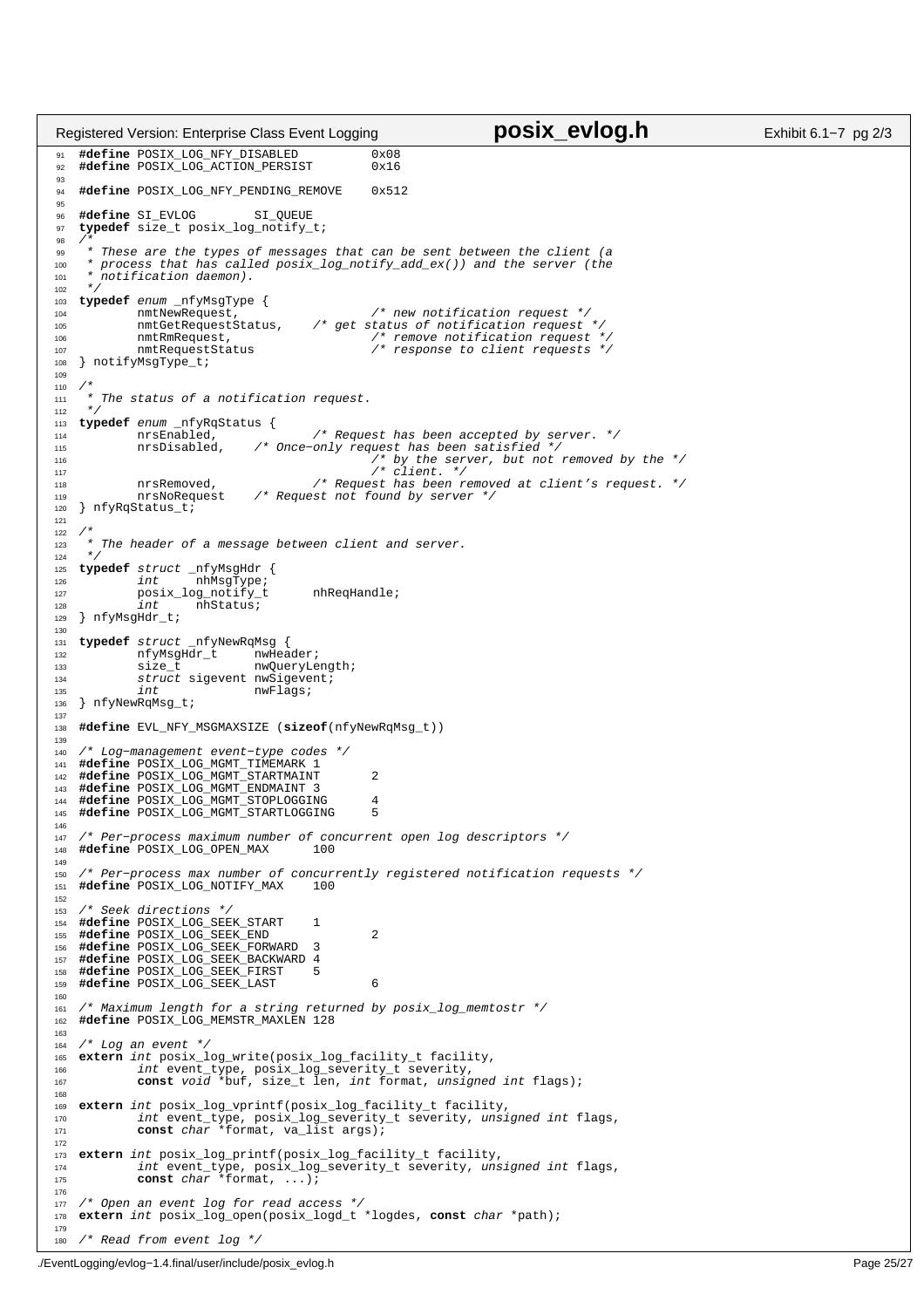```
181 extern int posix_log_read(posix_logd_t logdes, struct posix_log_entry *entry,
182 void *log_buf, size_t log_len); 
183
184 /* Register for notification about new events */
185 extern int posix_log_notify_add(const posix_log_query_t *query,
186 const struct sigevent *notification, int flags,
187 posix_log_notify_t *nfyhandle);
188
189 extern int posix_log_sigval_getrecid(const union sigval sval,
190 posix_log_recid_t *recid);
191
192 extern int posix_log_siginfo_getrecid(const siginfo_t *info,
193 void *context, posix_log_recid_t *recid);
194 
195 extern int posix_log_notify_get(posix_log_notify_t nfyhandle,
196 struct sigevent *notification, int *flags,
197 char *qsbuf, size_t qslen, size_t *reqlen);
198
199 /* Remove notification request */
200 extern int posix_log_notify_remove(posix_log_notify_t nfyhandle);
201
202 /* Close event log */
203 extern int posix_log_close(posix_logd_t logdes);
204
205 /* Reposition the read pointer */
206 extern int posix_log_seek(posix_logd_t logdes, const posix_log_query_t *query,
207 int direction); 
208
209 /* Compare severities */
210 extern int posix_log_severity_compare(int *order, posix_log_severity_t s1,
211 posix_log_severity_t s2);
212
213 /* Create log query */
214 extern int posix_log_query_create(const char *query_string, int purpose,
              posix_log_query_t *query, char *errbuf, size_t errlen);
216
217 extern int posix_log_query_get(const posix_log_query_t *query, int *purpose,
218 char *qsbuf, size_t qslen, size_t *reqlen);
219
220 /* Destroy log query */
221 extern int posix_log_query_destroy(posix_log_query_t *query);
222
223 /* Obtain the string equivalent of an event-record member */<br>224 extern int posix log memtostr(int member selector,
224 extern int posix_log_memtostr(int member_selector,<br>225 const struct posix log entry *entry,
225 const struct posix_log_entry *entry,
226 char *buf, size_t buflen);
227
228 /* Convert string to facility or facility to string */
229 extern int posix_log_factostr(posix_log_facility_t fac, char *buf,
230 size_t buflen);
231
232 extern int posix_log_strtofac(const char *str, posix_log_facility_t *fac);
233
234 #ifdef __cplusplus
235236 #endif /* __cplusplus */
237 #endif /* _POSIX_EVLOG_H_ */
Registered Version: Enterprise Class Event Logging posix evlog.h Exhibit 6.1−7 pg 3/3
```